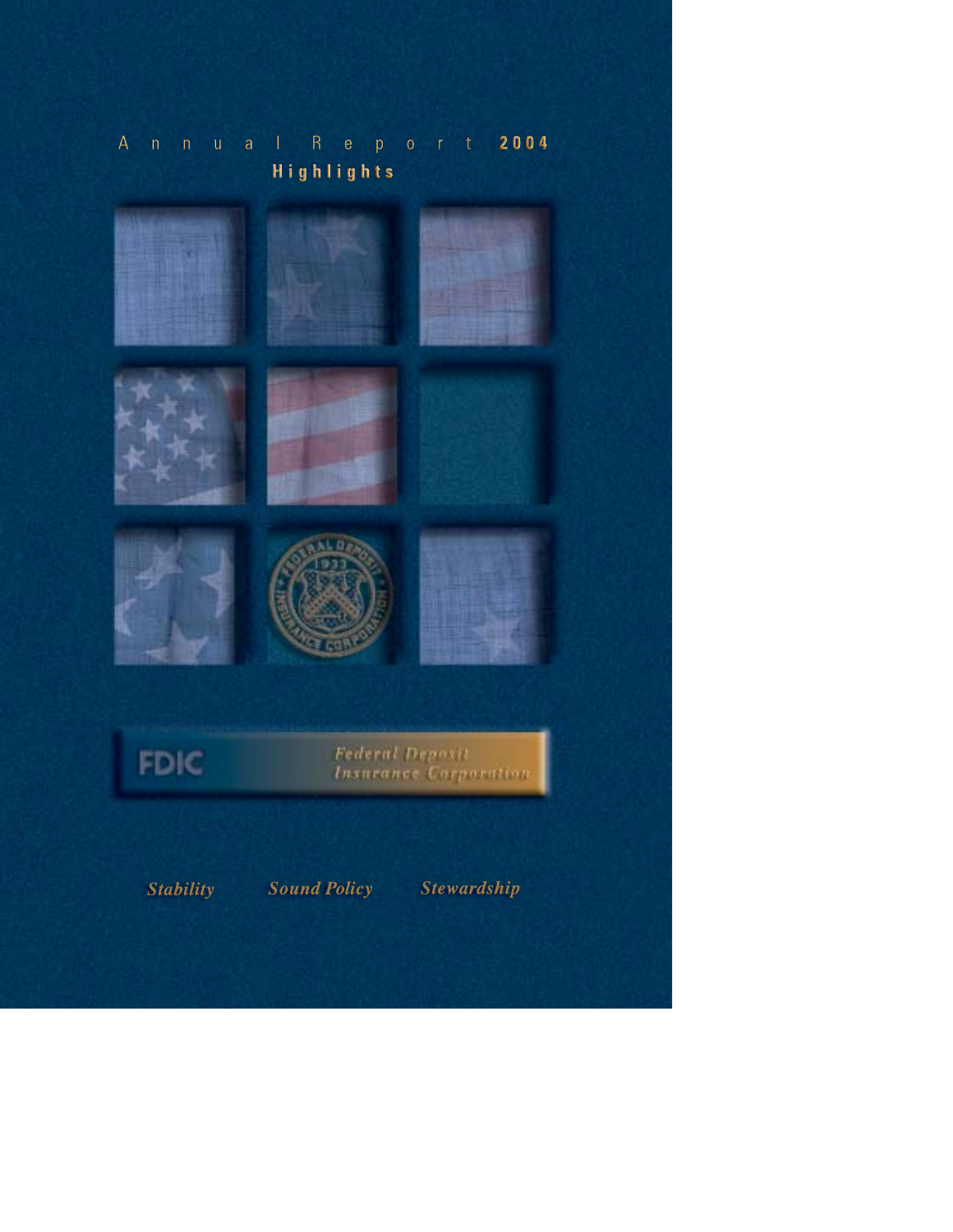

In its unique role as deposit insurer of banks and savings associations, and in cooperation with the other state and federal regulatory agencies, the **Federal Deposit Insurance Corporation (FDIC)** promotes the safety and soundness of the U.S. financial system and the insured depository institutions by identifying, monitoring, and addressing risks to the deposit insurance funds.

The FDIC promotes public understanding and the development of sound public policy by providing timely and accurate financial and economic information and analyses. It minimizes disruptive effects from the failure of banks and savings associations. It assures fairness in the sale of financial products and the provision of financial services.

The FDIC's long and continuing tradition of excellence in public service is supported and sustained by a highly skilled and diverse workforce that continuously monitors and responds rapidly and successfully to changes in the financial environment.

## **Mission**

The Federal Deposit Insurance Corporation (FDIC) is an independent agency created by the Congress that maintains the stability and public confidence in the nation's financial system by insuring deposits, examining and supervising financial institutions, and managing receiverships.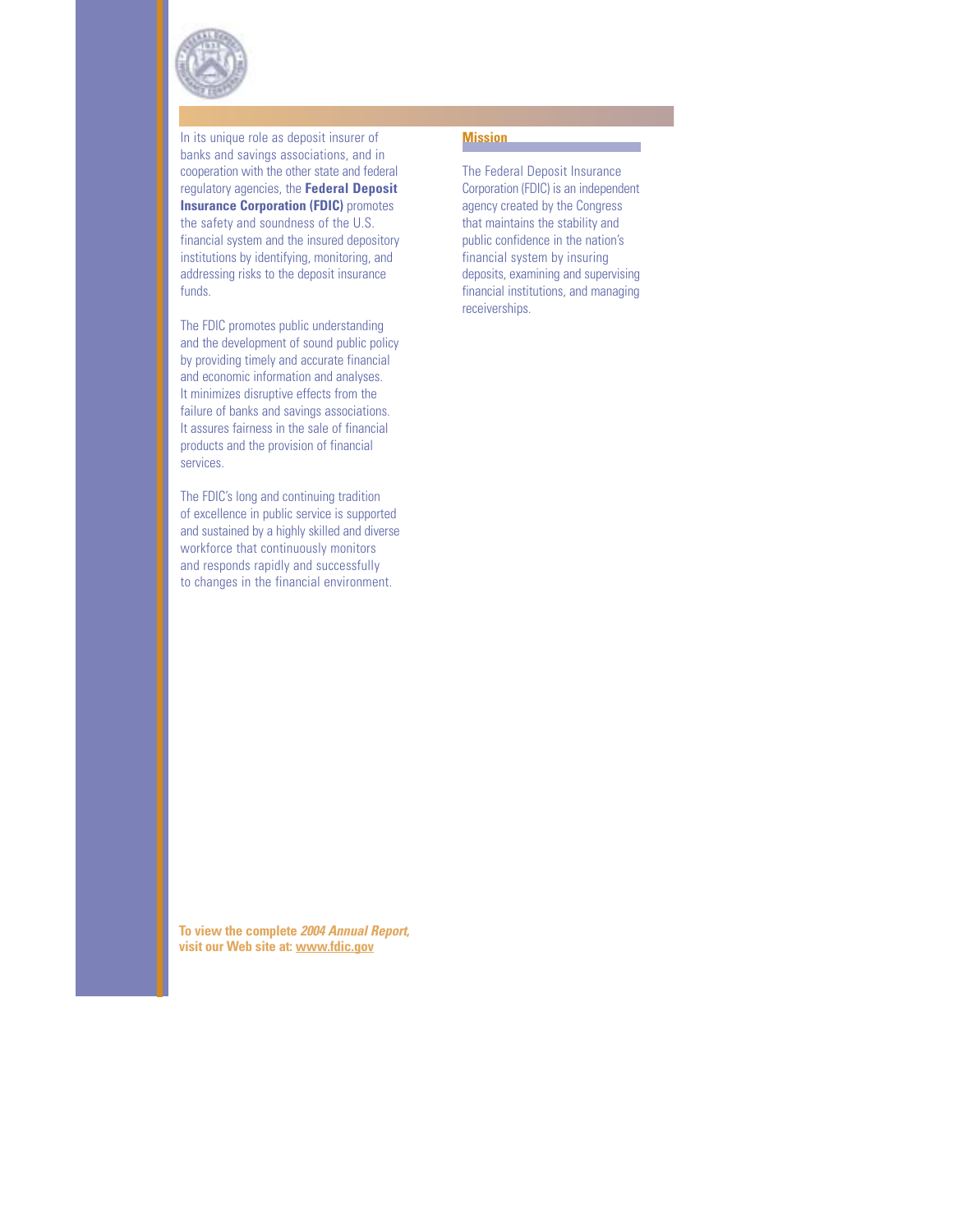#### **Vision**

The FDIC is a leader in developing and implementing sound public policies, identifying and addressing new and existing risks in the nation's financial system, and effectively carrying out its insurance, supervisory, and receivership management responsibilities.

#### **Values**

The FDIC and its employees have a long and continuing tradition of distinguished public service. Six core values guide FDIC employees as they strive to fulfill the Corporation's mission and vision:

## **Integrity**

FDIC employees adhere to the highest ethical standards in the performance of their duties and responsibilities.

#### **Competence**

The FDIC maintains a highly skilled, dedicated and diverse workforce.

#### **Teamwork**

FDIC employees work cooperatively with one another and with employees in other regulatory agencies to accomplish the Corporation's mission.

#### **Effectiveness**

The FDIC responds quickly and successfully to identified risks in insured financial institutions and in the broader financial system.

#### **Financial Stewardship**

The FDIC acts as a responsible fiduciary, consistently operating in an efficient and cost-effective manner on behalf of insured financial institutions and other stakeholders.

## **Fairness**

The FDIC treats all employees, insured financial institutions, and other stakeholders with impartiality and mutual respect.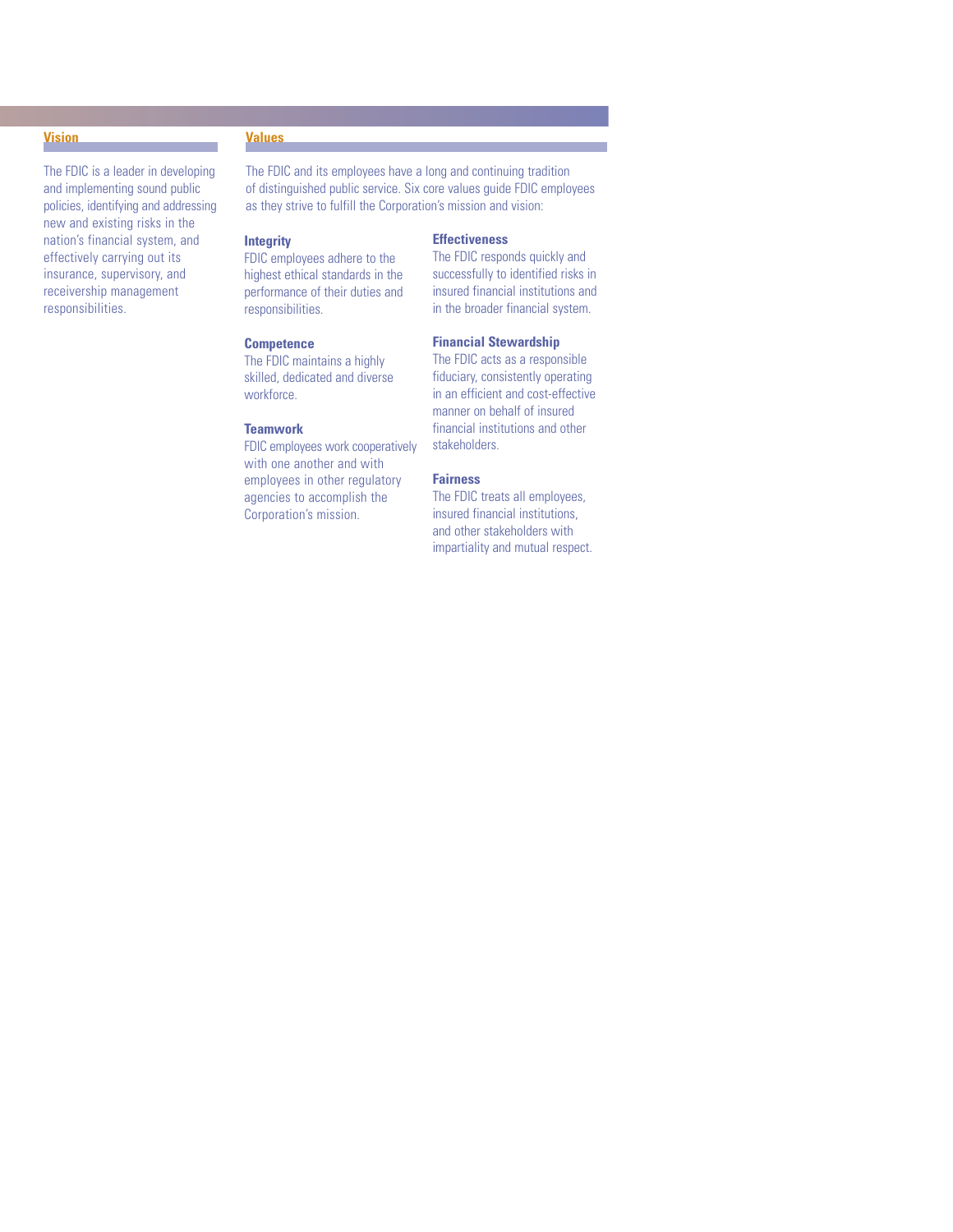*Our Priorities*

*Stability* ★

*Sound Policy* ★

*Stewardship* ★

## **Message from the Chairman**

**Donald E. Powell**



I am pleased to present the Federal Deposit Insurance Corporation's (FDIC) 2004 Annual Report. During the past year, we continued to aggressively pursue our three major priorities: promoting the **stability** of the nation's financial system, developing and articulating **sound policy** positions, and meeting our **stewardship** obligations to the deposit insurance funds.

Meeting the FDIC's mission is an increasingly complex responsibility, but the FDIC made exceptional progress during 2004. I am proud of the dedication and hard work of the FDIC's employees over the past year.

I am pleased to highlight in this report some of our major accomplishments in 2004:

- We worked to ensure that adequate capital standards would be maintained in the new Basel Capital Accord.
- We continued our efforts to reduce regulatory burden on financial institutions as mandated by the Economic Growth and Regulatory Paperwork Reduction Act of 1996 (EGRPRA). With other federal bank and thrift regulatory agencies, we solicited and received over 700 comments on consumer protection and deposit-related regulations, and we requested comment on proposed changes to the FDIC's Community Reinvestment Act regulations.
- We aggressively refined our supervisory strategies consistent with changes to the Bank Secrecy Act included in the USA PATRIOT Act. The FDIC, the Department of Treasury's Financial Crimes Enforcement Network (FinCEN), and the other federal banking agencies also entered into an information sharing Memorandum of Understanding to enhance communication and coordination to help financial institutions identify, detect and interdict terrorist financing and money laundering.
- We funded 17 research proposals to produce the first working papers to be published by our new Center for Financial Research.
- We reached approximately 300,000 consumers with our *Money Smart* financial education program, resulting in the formation of over 40,000 new banking relationships, and expanded our *Money Smart* program alliance to include five Hispanic organizations. In addition, we released the *Money Smart* curriculum in an interactive computer-based instruction format. The *Money Smart* curriculum is a training program to help adults outside the financial mainstream enhance their moneymanagement skills and establish positive banking relationships.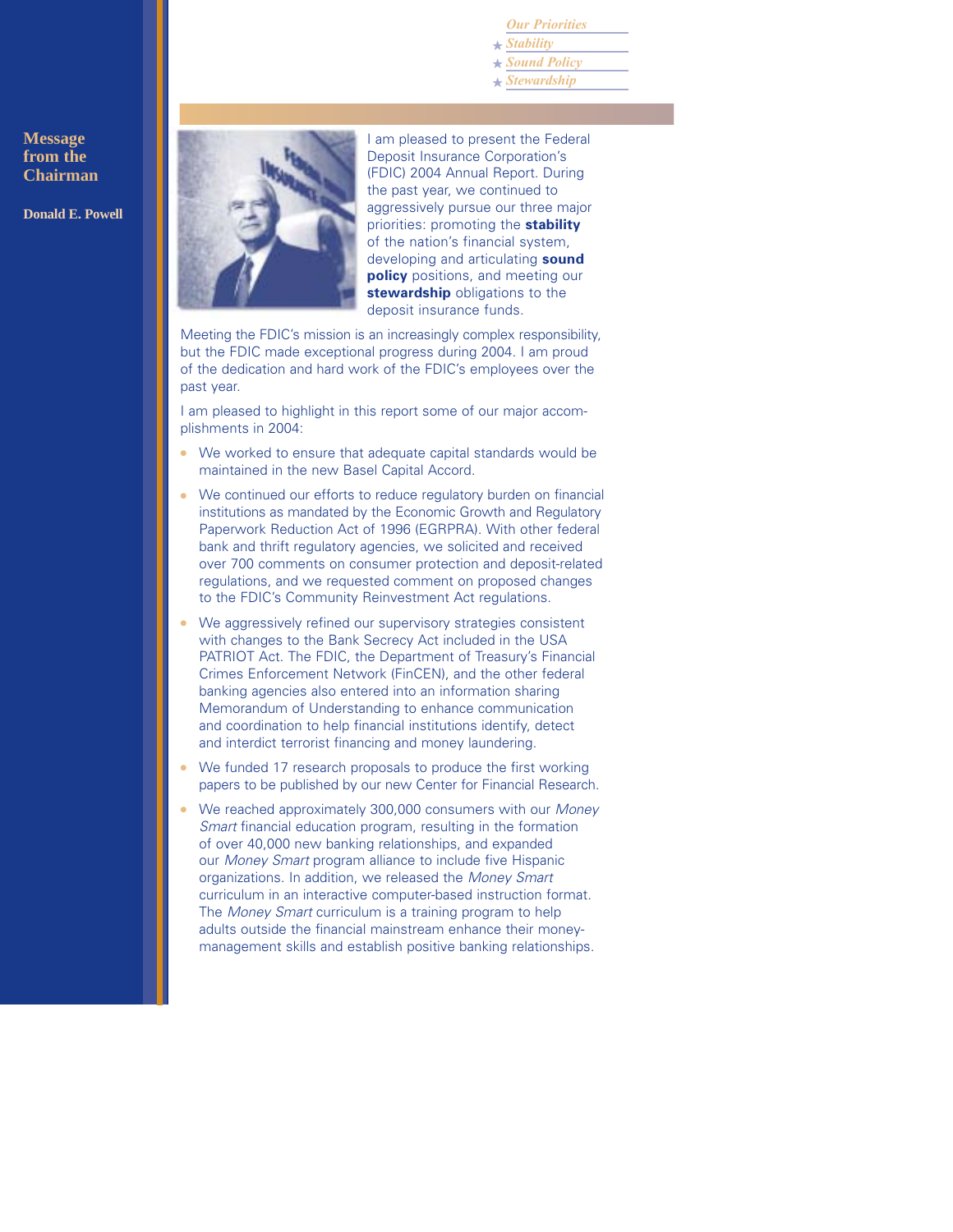- We established a Resolutions Policy Committee to develop a comprehensive strategy and action plan for handling a large bank failure in the least costly manner, maximizing net recoveries and minimizing any disruption.
- We made significant progress toward the completion of a new Web-based Central Data Repository (CDR) for Call Reporting and other regulatory reporting, in cooperation with our Federal Financial Institutions Examination Council (FFIEC) partners. Targeted for implementation in 2005, the CDR will employ state-of-the-art technology and the XBRL (Extensible Business Reporting Language) data standard. This system will further enhance the FDIC's ability to provide high-quality, timely data about the banking industry to regulators, financial institutions and the public.
- We continued to realign our workforce to meet future workload requirements. The 2005 budget approved by the Board reflects a reduction of 674 authorized positions over the next year.
- A new Corporate Employee Program was announced that will allow us to create a more flexible workforce in the future.
- We initiated a two-year effort to improve our information technology (IT) program by modernizing our IT infrastructure and applying an enterprise architecture approach to guide future IT decision-making.

In accordance with the Reports Consolidation Act of 2000, the FDIC completed an assessment of the reliability of the performance data contained in this report. No material inadequacies were found and the data is considered to be complete and reliable.

I am very proud of our achievements over the past year and look forward to continued successes next year. The FDIC stands firm in its commitment to promoting stability, pursuing sound policy and meeting our stewardship responsibilities for the deposit insurance funds.

It is a privilege and an honor to serve as Chairman of the FDIC, and I look forward to the many opportunities that lie ahead.

Sincerely, onald E. Powell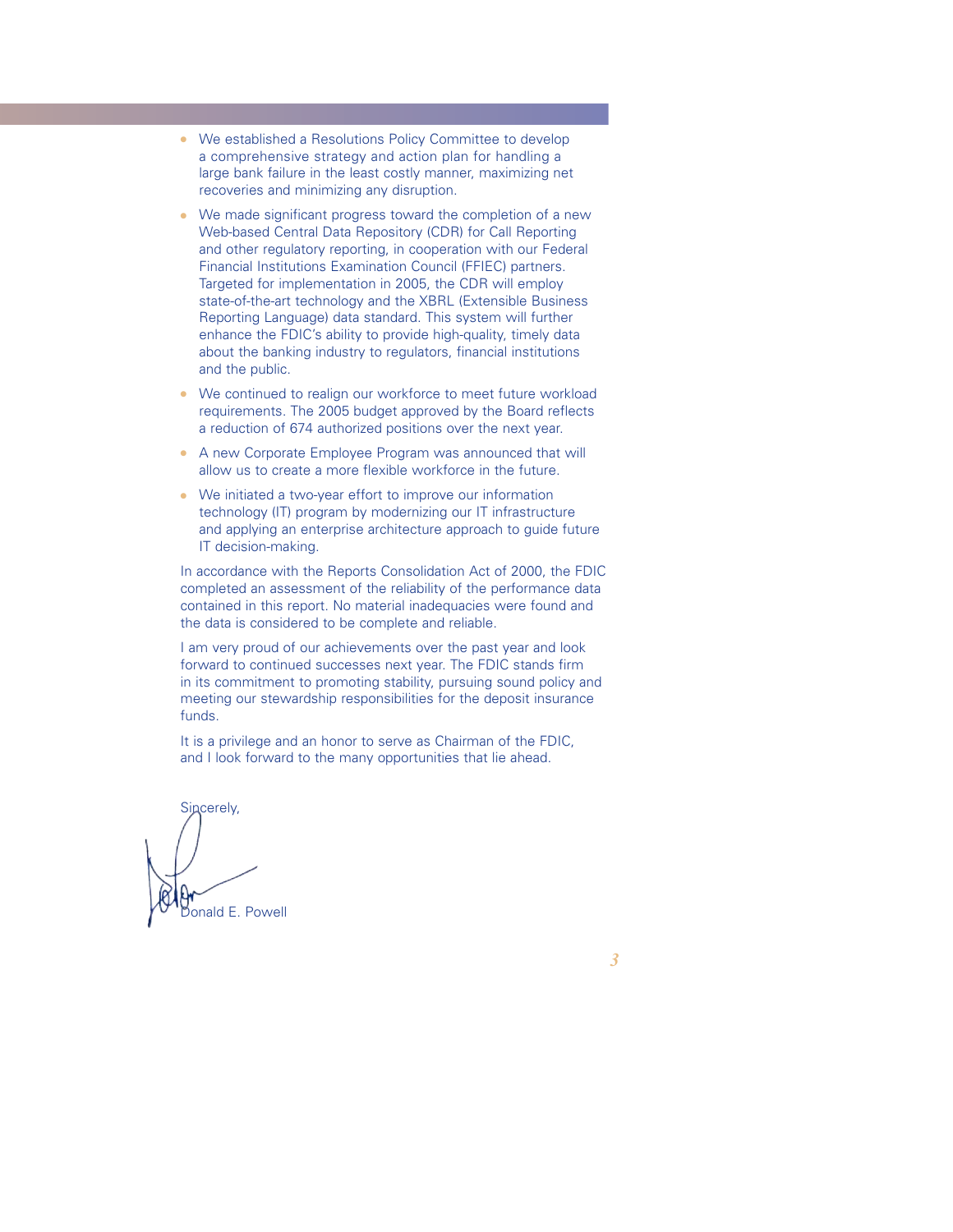**Message from the Chief Financial Officer**

**Steven O. App**



I am pleased to report that the funds managed by the FDIC maintained their strong financial condition in 2004 and to highlight some of our accomplishments in this area.

The U.S. Government Accountability Office (GAO) again issued unqualified audit opinions for all three funds administered by the Corporation (Bank Insurance Fund, Savings Association Insurance Fund, and the Federal

Savings and Loan Insurance Corporation (FSLIC) Resolution Fund). This marks the 13th consecutive year that we received unqualified opinions, and demonstrates our continued dedication to sound financial management and the reliability of the financial data upon which we make critical decisions. I would like to extend my sincere appreciation to the many individuals whose hard work allowed the FDIC to achieve this milestone.

Financial highlights during 2004 include:

- The Bank Insurance Fund (BIF) increased by \$1.0 billion to \$34.8 billion, and the Savings Association Insurance Fund (SAIF) increased by \$480 million to \$12.7 billion, compared to increases of \$1.7 billion and \$493 million respectively, in 2003.
- Comprehensive income for BIF was \$1 billion. This was substantially lower than the \$1.7 billion reported last year. This reduction was primarily due to a significant deceleration in the rate at which the provision for insurance losses declined during 2004 when compared to 2003. For 2003, the reduction in the provision for insurance losses added \$931 million to comprehensive income, while for 2004 it added only \$269 million–a \$662 million difference. Earnings on U.S. Treasury obligations were also \$80 million lower than in 2003.
- Comprehensive income for SAIF was \$480 million. This was slightly lower than the \$493 million reported last year. This reduction was primarily due to lower earnings on U.S. Treasury obligations of \$6 million in 2004 compared to 2003.
- Both the BIF and the SAIF reported unrealized losses on availablefor-sale securities in 2004 of \$112 million and \$36 million, respectively. The deposit insurance funds experienced such unrealized losses two years in a row. These unrealized losses were largely due to the fact that U.S. Treasury yields generally increased throughout much of the latter half of 2003 and 2004, after dropping sharply in 2002 and early 2003. Despite the modest unrealized losses in 2004, cumulative unrealized gains in the funds remained high at \$690 million in the BIF and \$238 million in the SAIF.

We continued our efforts to reduce operating costs in 2004. The Board of Directors approved a 2005 Corporate Operating Budget that was virtually unchanged from the 2004 Corporate Operating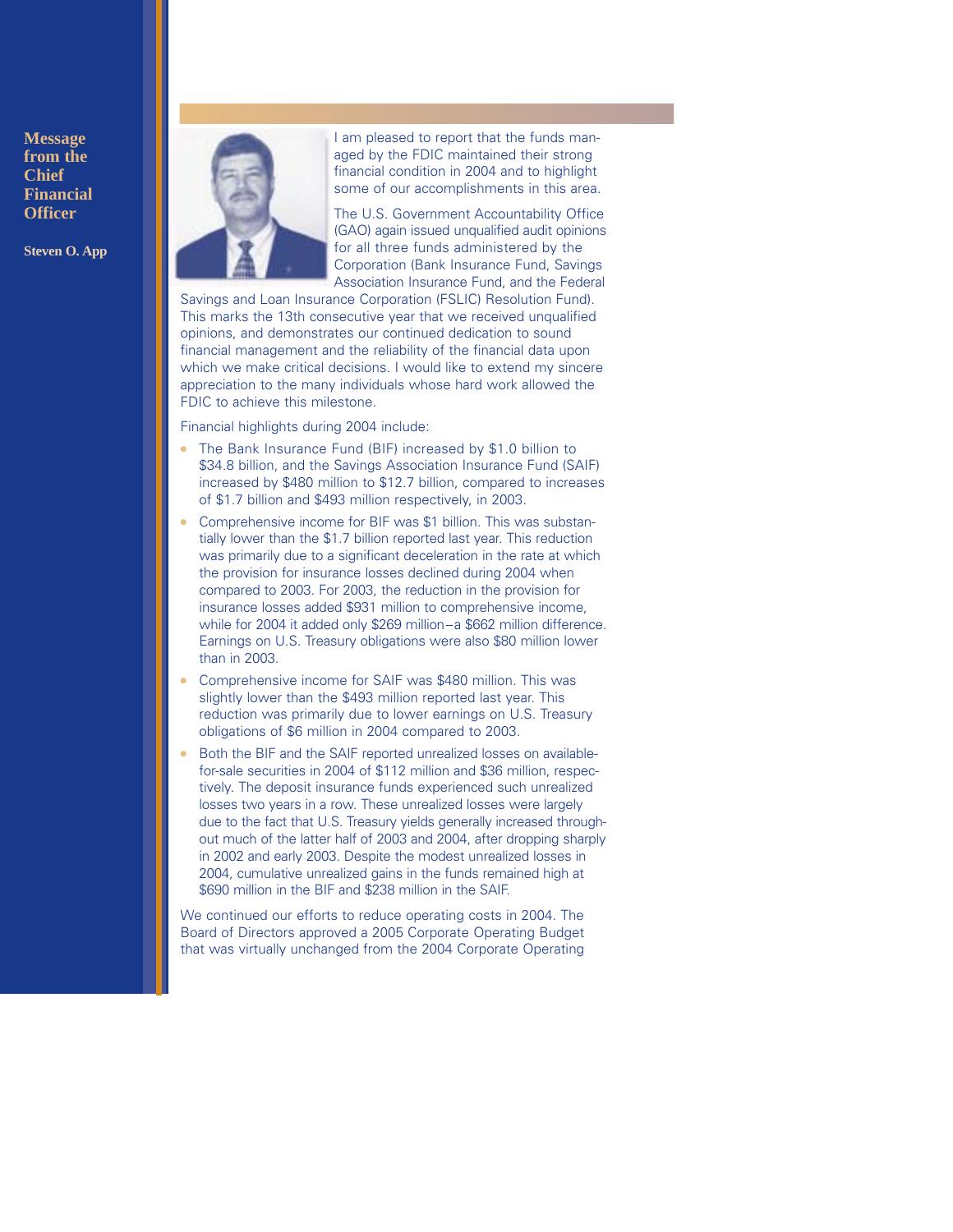Budget, despite absorbing higher salary and benefits cost and inflation in non-personnel costs. Total estimated 2005 spending (including 2005 spending for previously approved multi-year investment projects) is estimated to be about \$36 million or 2.9 percent lower than in 2004. The FDIC's Capital Investment Review Committee (CIRC) also continued to focus on sound development of large-scale IT-related projects as well as improvements in the management of investment spending. Several major IT projects were re-baselined in 2004, and the Corporation is committed to completing these projects within their revised schedules and budgets.

The FDIC also made considerable progress in 2004 in enhancing its information security programs, taking positive actions in a number of key security program areas. The FDIC provided security awareness training to its employees and contractors, and is working diligently to address recent and emerging IT security standards and guidelines developed by the National Institute of Standards and Technology (NIST). Information technology and systems security remain high priorities at the FDIC, and we are continuously working to strengthen controls in these areas. The Office of Inspector General (OIG) recently completed its annual evaluation of information systems security at the FDIC, as mandated by the Federal Information Security Management Act of 2002, and identified no significant deficiencies that warrant consideration as potential material weaknesses.

The FDIC evaluated its risk management and internal control systems in accordance with the reporting requirements of the Federal Managers' Financial Integrity Act of 1982 (FMFIA) and GAO internal control standards. We have identified no material weaknesses that would affect the accuracy of the financial statements. This report describes our continuing efforts to provide timely and useful performance information to FDIC managers, OMB, and the Congress. Based on these internal management evaluations, and in conjunction with the results of GAO's independent financial statements audits, I can certify with reasonable assurance that the FDIC's risk management and internal control systems, taken as a whole, are in conformance with the standards prescribed by GAO and that we are in compliance with the requirements of FMFIA.

In 2005, the FDIC will continue to focus on effective cost management, produce timely and reliable financial information, and maintain a strong enterprise-wide risk management and internal control program.

Sincerely,

Steven O. App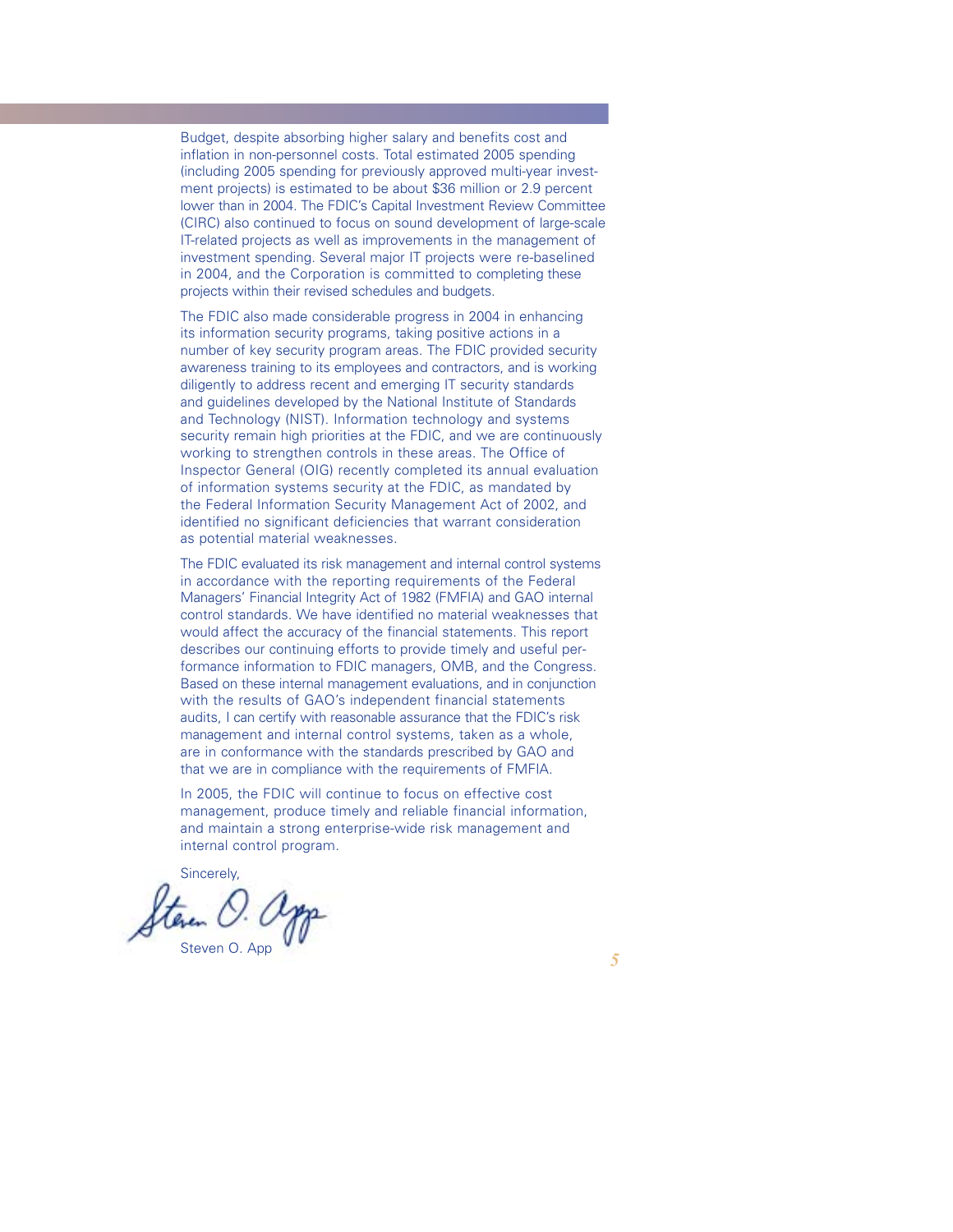**I. Management's Discussion and Analysis**

## **The Year in Review**

The year 2004 marked continued changes within the FDIC, but maintaining stability of the nation's financial services industry remained a primary focus. The FDIC continued to lead and participate in many interagency initiatives in an effort to meet the demands of an ever evolving financial services industry.

During 2004, the FDIC continued its emphasis on reducing regulatory burden, and also enhanced its examination program while promoting measures to improve its efficiency. Studies were conducted in various areas, identifying risks and promoting best practices among the regulatory and banking industries. In 2004, the FDIC actively contributed to efforts to address money laundering and terrorist financing risks as well as other financial crimes such as identity theft.

Highlights of the Corporation's 2004 accomplishments are presented in this section for each of the FDIC's three major business lines – Insurance, Supervision and Consumer Protection, and Receivership Management – as well as its program support functions.

#### **Insurance**

The FDIC insures bank and savings association deposits. As insurer, the FDIC must continually evaluate and effectively manage how changes in the economy, the financial markets and the banking system affect the adequacy and the viability of the deposit insurance funds.

## **Deposit Insurance Reform**

The FDIC again gave priority attention to enactment of comprehensive deposit insurance reform legislation in 2004.

The FDIC's reform recommendations include:

- Merging the Bank Insurance Fund (BIF) and the Savings Association Insurance Fund (SAIF).
- Granting the FDIC's Board of Directors the flexibility to manage a combined deposit insurance fund. Under the present system, statutorily mandated methods of managing the size of the BIF and SAIF may cause large premium swings and could force the FDIC to charge the highest premiums during difficult economic times when the industry can least afford it. Currently, safer institutions subsidize riskier institutions unnecessarily, while new entrants and growing institutions avoid paying premiums.
- Indexing the level of deposit insurance coverage to ensure that basic account coverage is neither eroded over time by inflation nor made subject to irregular adjustments.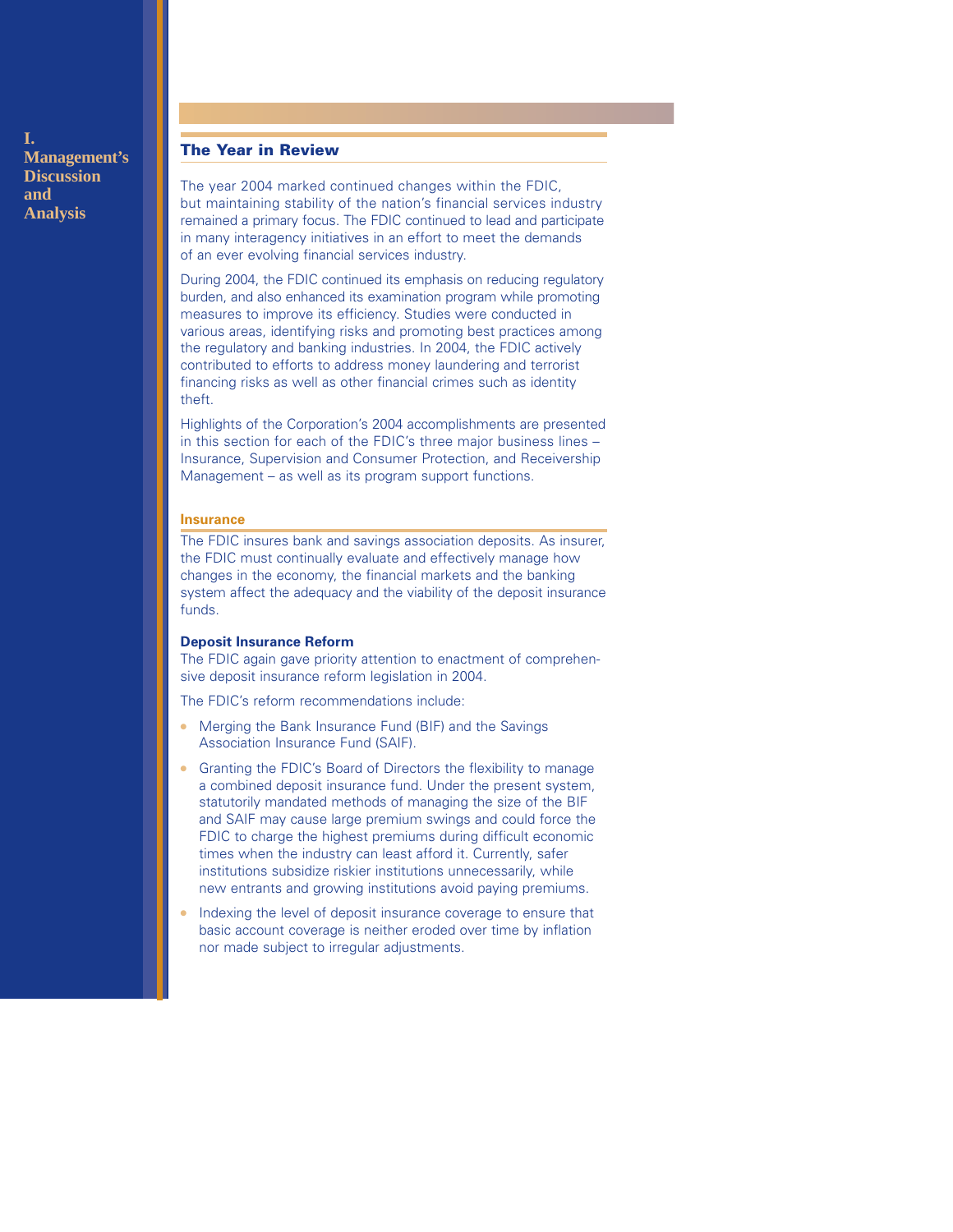The House passed H.R. 522, the Federal Deposit Insurance Reform Act of 2003, on April 22, 2003, by a vote of 411 to 11. Although the Senate Banking Committee held a hearing on deposit insurance reform in February 2003, it did not act on a deposit insurance bill before the 108th Congress adjourned. The FDIC provided information and analysis to Congress in support of deposit insurance reform legislation. Support was obtained for a proposed assessment credit and rebate system as well as a new deposit insurance pricing system. Enactment of deposit insurance reform will remain a priority of the FDIC during 2005.

#### **Improvements to the FDIC's Loss Reserve Methodology**

During 2004, enhancements to the FDIC's reserving process and methodology were also implemented, in accordance with recommendations from a comprehensive 2003 study. The Financial Risk Committee adopted new guidelines for deviating from actual historical failure rates and enhanced coefficients contained in the research model which is used to develop loss given failure estimates. In addition, a working prototype of an integrated fund model was developed to better measure and manage risk to the deposit insurance funds.

#### **New International Capital Standards**

The FDIC continues to actively participate in efforts to align capital standards with advances in financial institutions' risk measurement and management practices, while ensuring that such institutions and the industry as a whole maintain adequate capital and reserves. During 2004, the FDIC was active on a number of global and domestic supervisory and policy groups and subgroups including the Basel Committee on Banking Supervision (BCBS), the Capital Task Force, and the Accord Implementation Group. The FDIC also participated in various U.S. regulatory efforts aimed at interpreting international standards and establishing sound policy and procedures for implementing these standards.

The BCBS published the "International Convergence of Capital Measurement and Capital Standards" in June 2004, which is more commonly referred to as "Basel II" or the "Revised Framework." These broad international standards will provide the underpinnings for a U.S. revised capital rule, which is currently anticipated to be finalized by domestic bank and thrift regulatory authorities in mid-2006 for implementation in January 2008.

Ensuring the adequacy of insured institutions' capital under Basel II remains a key objective for the FDIC. In 2004, the FDIC actively participated in domestic and international policy and implementation efforts to ensure these new rules are designed appropriately. These efforts included the development of examination guidance, which is intended to provide the industry with regulatory perspectives for implementation, and the performance of a fourth quantitative impact study (QIS) begun in 2004 to assess the potential impact of the Revised Framework on financial institution and industry-wide capital levels.

*7*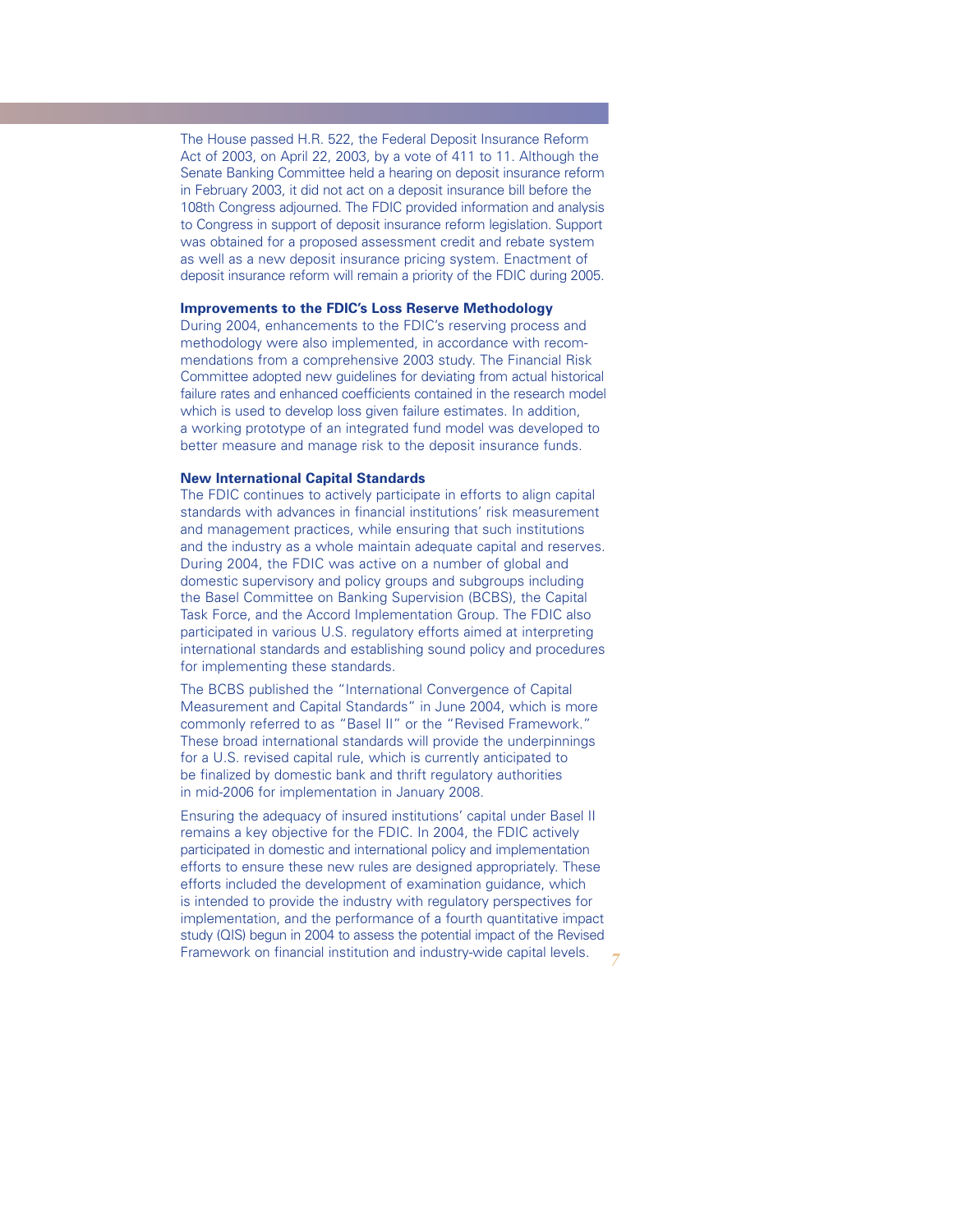## **Regulatory Burden Reduction Initiatives**

During 2004, under the leadership of Vice Chairman John Reich, the federal bank and thrift regulatory agencies continued a cooperative three-year effort to review all of their regulations (129 in all) that impose some burden on the industry. The purpose of the review, which is mandated by the Economic Growth and Regulatory Paperwork Reduction Act of 1996 (EGRPRA), is to identify and eliminate any outdated, unnecessary or unduly burdensome regulatory requirements, while ensuring safety and soundness and consumer protections remain strong.

For the purposes of this review, the agencies categorized their regulations into 12 separate groups. Every six months, new groups of regulations are published for comment, giving bankers, community groups and others an opportunity to identify regulatory requirements they believe are no longer needed, as well as consumer protections that must be preserved. Comments on the first group of regulations, which included Applications and Reporting, Powers and Activities and International Banking, were solicited in 2003, and were analyzed during 2004.

The agencies issued notices for comment on two more groups of regulations in 2004:

- Lending-related consumer protection regulations, which include Truth-In-Lending (Regulation Z), Equal Credit Opportunity (Regulation B), Home Mortgage Disclosure Act (HMDA); and
- Deposit-related and other consumer protection regulations, which include Privacy of Consumer Financial Information, Truth-In-Savings, and Deposit Insurance Coverage.

The agencies received over 700 responses to the request for comments on these two groups of regulations.

The agencies also held six outreach meetings in 2004, three for bankers and three for consumer and community groups. These outreach sessions were intended to increase industry awareness of the EGRPRA project and obtain feedback.

The FDIC and the other financial regulatory agencies undertook several initiatives in 2004 that are expected to relieve regulatory burden, improve operational efficiencies of banks, or assist financial institutions in assessing potential risk. They published additional interagency guidance and examination procedures on the USA PATRIOT Act. The FDIC also sought comments on proposed changes to its Community Reinvestment Act regulations and its regulations governing certain international activities. (Final regulations in both areas are expected in early 2005.)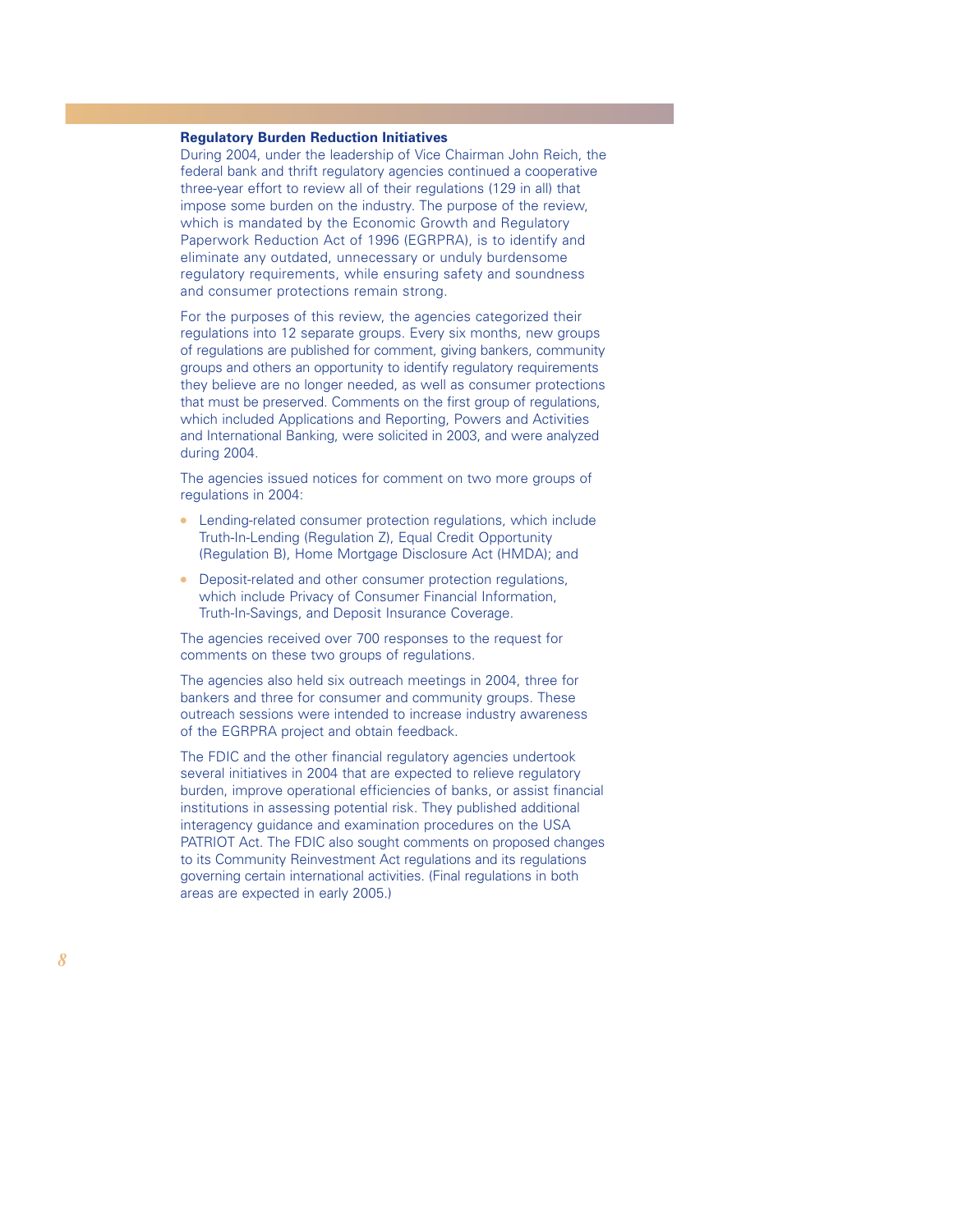## **Center for Financial Research**

The Corporation established the FDIC Center for Financial Research (CFR) in late 2003 to promote research that provides meaningful insights regarding developments in deposit insurance, the financial sector, prudential supervision, risk measurement and management, regulatory policy and related topics that are of interest to the FDIC, the financial services industry, academia and policymakers. The CFR is a partnership between the FDIC and the academic community with prominent scholars actively engaged in administering and carrying out its research program. The CFR carries out its mission through an agenda of research, analysis, forums and conferences that encourage and facilitate an ongoing dialogue incorporating industry, academic and public-sector perspectives.

The CFR supports high-quality original research by sponsoring relevant research program lines and soliciting rigorous analysis of the issues within five program areas. These programs benefit from the leadership of program coordinators who are drawn largely from the outside academic community. Input is also obtained from six prominent economists who serve as Senior Fellows. The CFR sponsors a Visiting Research Fellows Program to provide support for in-residence scholars for defined time periods. In 2004, the CFR funded 17 research proposals, the results of which will be published in the new CFR Working Papers Series. The CFR also engaged leading scholars in banking and finance to collaborate with FDIC staff on subjects of mutual interest.

## **Identifying and Addressing Risks to the Insurance Funds**

The FDIC prepares summary analyses each quarter on the condition of large insured financial entities, based primarily on information provided by their primary Federal regulators. These analyses assist the FDIC in identifying risk trends and potential exposure to the insurance funds. Identified risks are highlighted in various reports and communicated throughout the Corporation in both written format and by oral presentations. All institution-specific concerns identified through this ongoing analytical process in 2004 were referred to FDIC regional offices for appropriate follow-up action. In most cases, these concerns were resolved in connection with the institution's primary Federal regulator.

The FDIC also conducted numerous outreach activities during 2004 on matters of economic and banking risk analysis with community groups, other regulators, and the banking industry. Among them were a series of internal and public roundtables that included a 2004 banking outlook roundtable in New York City, our third annual Washington, DC economic outlook roundtable, and an economics luncheon featuring Dr. Catherine Mann of the Institute for International Economics.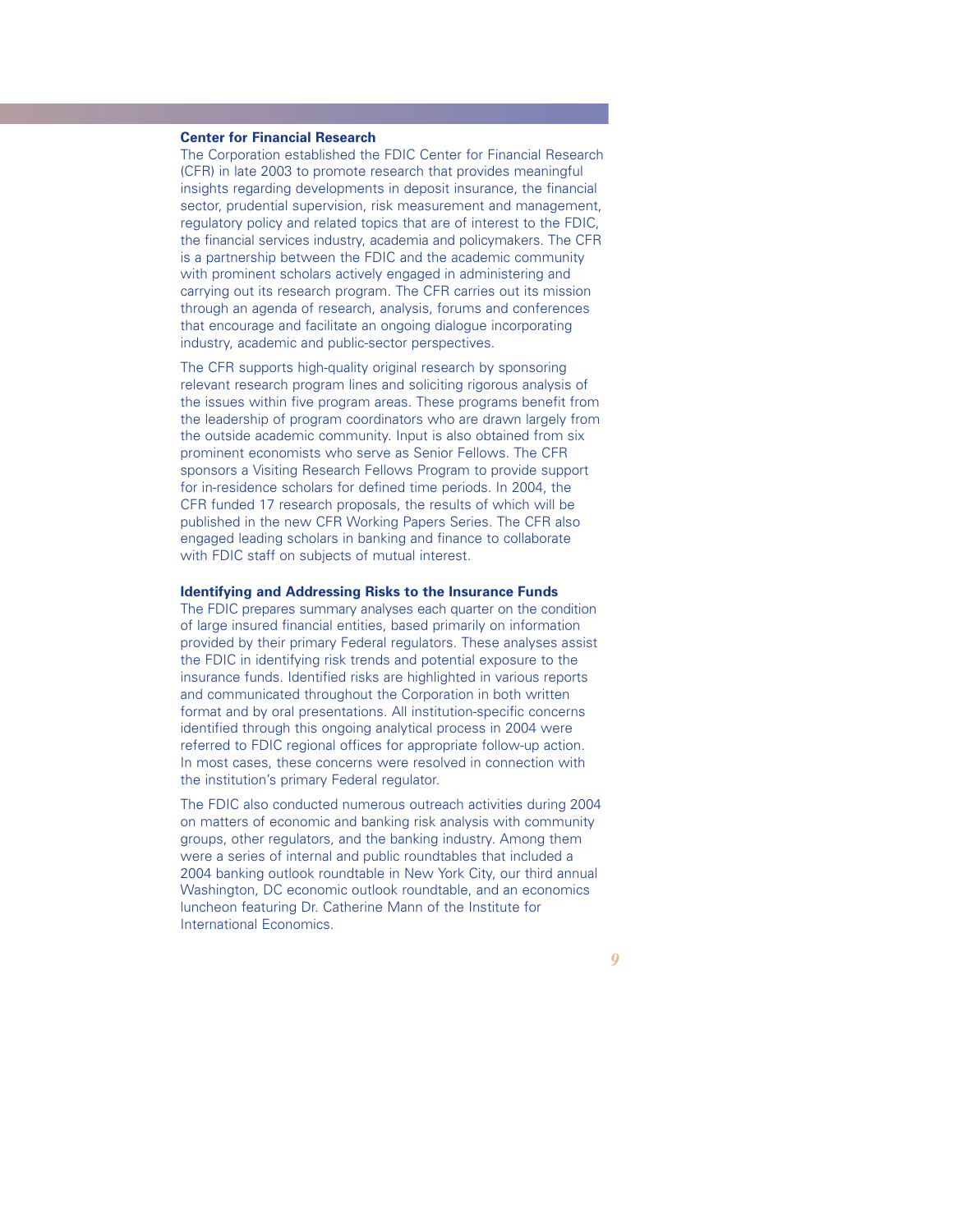## **FFIEC Central Data Repository**

The FDIC continued to provide leadership for an interagency initiative to implement the Central Data Repository (CDR). This effort includes the Federal Reserve Board and the Office of the Comptroller of the Currency. The CDR is designed to consolidate the collection, validation and publication of quarterly bank financial reports. The CDR will be accessible to regulators, financial institutions and the public. This initiative is being undertaken in cooperation with the Call Report software vendors and the banking industry, and will employ new technology that uses XBRL (Extensible Business Reporting Language) data standard to streamline the collection, validation and publication of Call Report data. Originally scheduled for implementation in October 2004, rollout of the CDR was postponed to address industry feedback and allow more time for system testing and enrollment of financial institutions. As a result, a two-phased implementation of the CDR during the second and third quarters of 2005 is now planned.

#### **Risk Analysis Center**

The Risk Analysis Center (RAC) was established in 2003 to provide information about current and emerging supervisory issues. The RAC brings together economists, bank examiners, financial analysts and others to monitor and analyze economic, financial, regulatory and supervisory trends, and their potential implications for the continued financial health of the banking industry and the deposit insurance funds. Comprehensive solutions are developed to address risks identified during the process. Guided by the FDIC's National Risk Committee and the RAC Management Committee, the RAC serves as a clearinghouse for information generated by the FDIC's six regional offices and sponsors a number of projects involving risk-related issues.

Two initiatives were implemented in 2004 to improve the dissemination of risk-related information. First, the Supervisory Discussion Room was initiated to provide interactive nationwide audio and video-conferences on various topics. Each session includes a presentation on a bank supervision matter. Second, the Examiner Forum was developed in conjunction with the Field Supervisor (FS) Council to increase examiner awareness of the RAC and to share information about emerging issues among the field examination staff. Both initiatives provide examiners an opportunity to exchange information across regions and with technical specialists in the Washington office.

#### **Supervision and Consumer Protection**

Supervision and consumer protection are cornerstones of the FDIC's efforts to ensure the stability of and public confidence in the nation's financial system. At year-end 2004, the Corporation was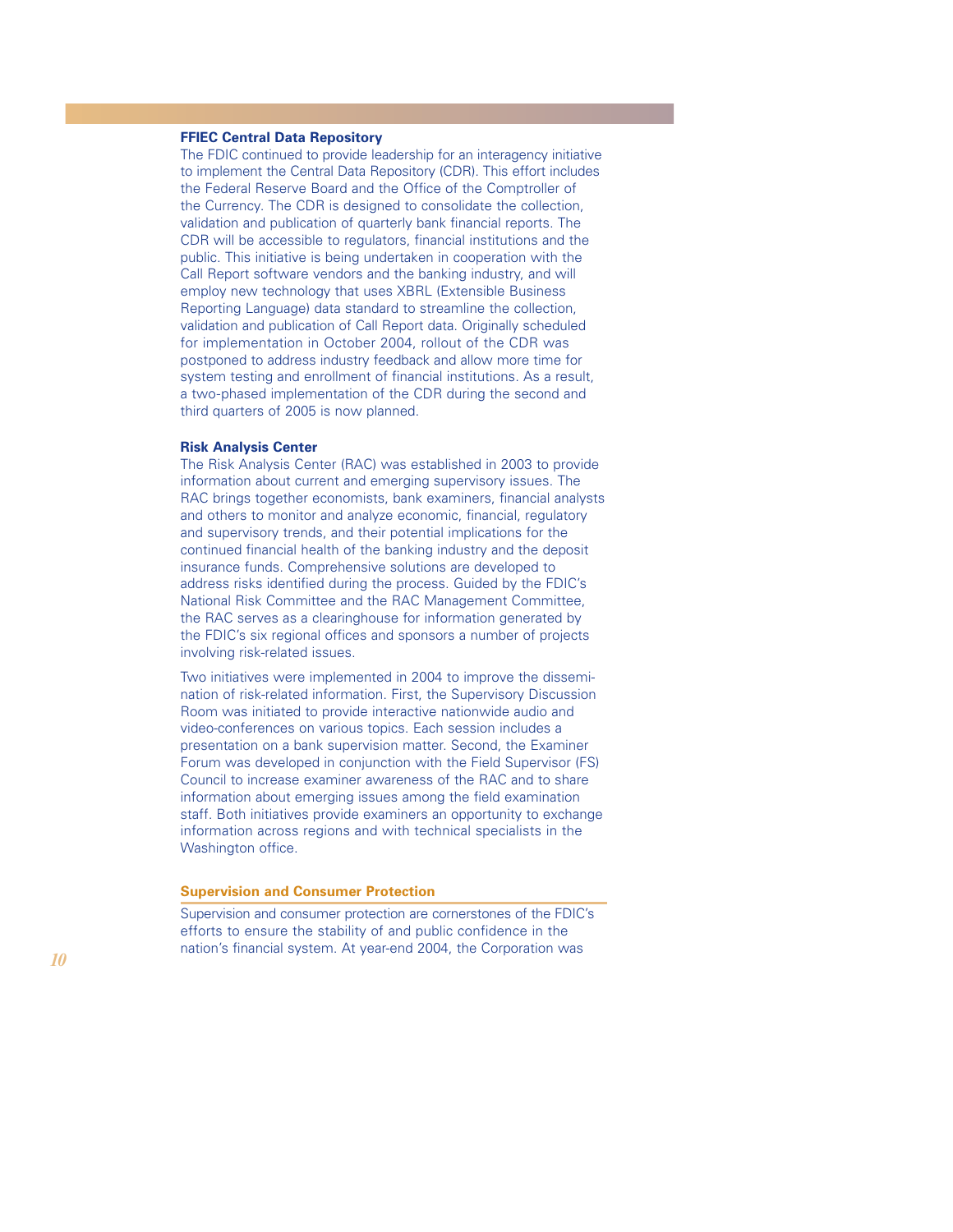the primary federal regulator for 5,272 FDIC-insured, state-chartered institutions that are not members of the Federal Reserve System (generally referred to as "state non-member" institutions). Through safety and soundness, consumer compliance and Community Reinvestment Act (CRA) examinations of these FDIC-supervised institutions, the FDIC assesses their operating condition, management practices and policies, and their compliance with applicable laws and regulations. The FDIC also educates bankers and consumers on matters of interest and addresses consumers' questions and concerns.

## **Safety and Soundness Examinations**

During 2004, the Corporation conducted all 2,515 statutorily required safety and soundness examinations. The number and total assets of FDIC-supervised institutions identified as "problem"institutions (defined as having a composite  $CAMELS<sup>1</sup>$  rating of "4" or "5") decreased during 2004. As of December 31, 44 institutions with total assets of \$5.3 billion were identified as problem institutions compared to 73 institutions with total assets of \$8.2 billion on December 31, 2003. These changes represent a decrease of 39.7 percent and 35.4 percent, respectively, in the number and assets of problem institutions. During 2004, 57 institutions were removed from problem institution status due to composite rating upgrades, mergers, consolidations or sales, and 28 were newly identified as problem institutions. The FDIC is required to conduct follow-up examinations of all designated problem institutions within 12 months of the last examination. As of December 31, 2004, all follow-up examinations for problem institutions had been performed on schedule.

## **Compliance and Community Reinvestment Act (CRA) Examinations**

The FDIC conducted 1,459 comprehensive compliance-CRA examinations, 673 compliance-only examinations,<sup>2</sup> and four CRAonly examinations in 2004, compared to 1,610 joint compliance-CRA examinations, 307 compliance-only examinations, and two CRA-only examinations in 2003. The FDIC conducted all joint and comprehensive examinations within established timeframes.

<sup>&</sup>lt;sup>1</sup>The CAMELS composite rating represents the adequacy of Capital, the quality of Assets, the capability of Management, the quality and level of Earnings, the adequacy of Liquidity, and the Sensitivity to market risk, and ranges from "1" (strongest) to "5" (weakest).

<sup>&</sup>lt;sup>2</sup> Compliance-only examinations are conducted for most institutions at or near the mid-point between joint compliance-CRA examinations under the Community Reinvestment Act of 1977, as amended by the Gramm-Leach-Bliley Act of 1999. CRA examinations of financial institutions with aggregate assets of \$250 million or less are subject to a CRA examination no more than once every five years if they receive a CRA rating of "Outstanding" and no more than once every four years if they receive a CRA rating of "Satisfactory."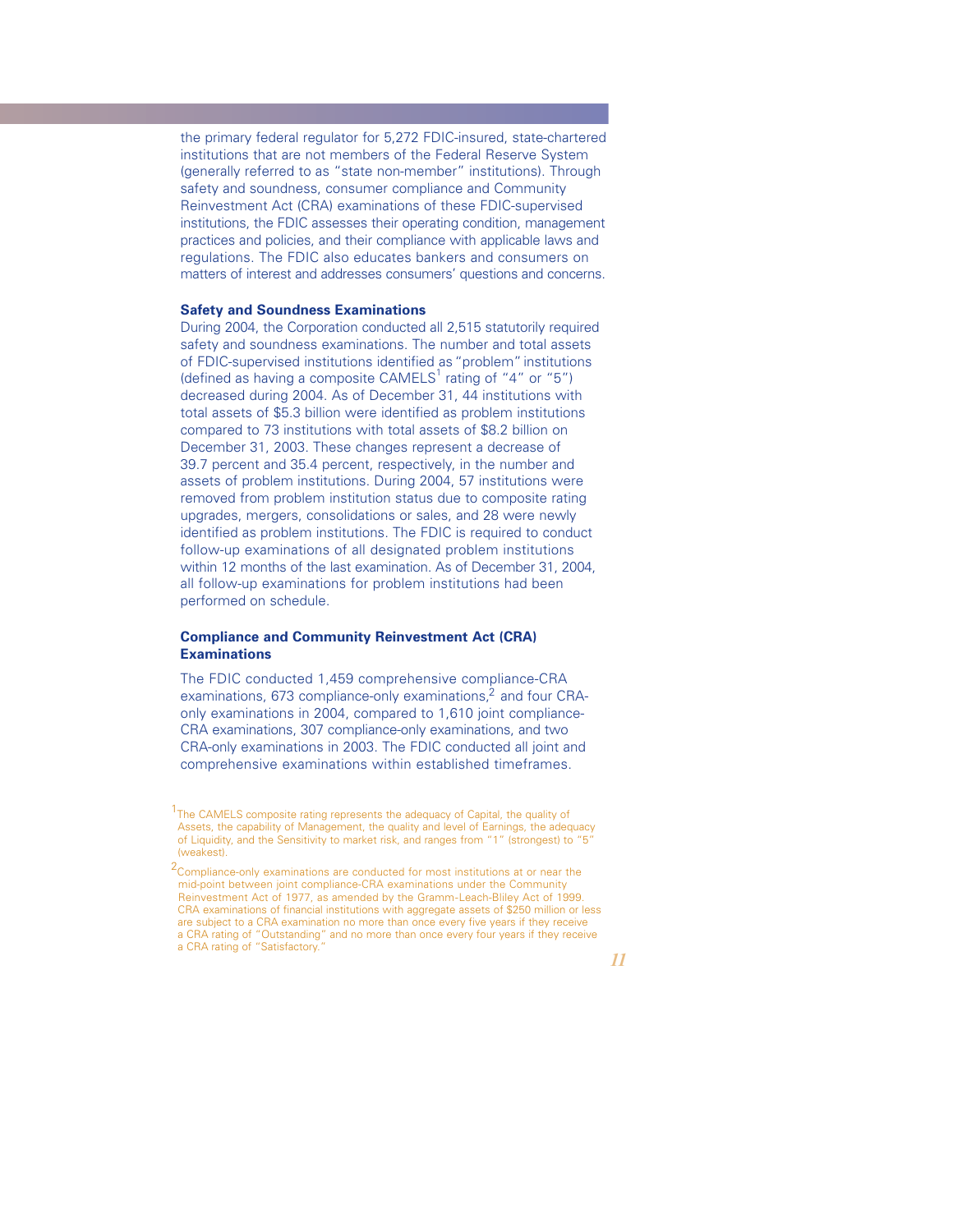As of December 31, 2004, five institutions were assigned a "4" rating for compliance, and no institutions were rated "5." Of the five institutions rated "4" as of December 31, 2004, four are within the 12 month window following issuance of an enforcement action. Of these four, two entered into Memoranda of Understanding with the FDIC and two are subject to outstanding Cease and Desist Orders. A Cease and Desist Order for the fifth institution will likely be issued during the first quarter of 2005.

## **FDIC Examinations** 2002-2004

|                                              | 2004         | 2003  | 2002  |
|----------------------------------------------|--------------|-------|-------|
| <b>Safety and Soundness:</b>                 |              |       |       |
| <b>State Nonmember Banks</b>                 | 2.276        | 2.182 | 2.290 |
| <b>Savings Banks</b>                         | 236          | 231   | 229   |
| <b>Savings Associations</b>                  | $\bf{0}$     | N     | 0     |
| <b>National Banks</b>                        | $\mathbf{0}$ | 5     | 10    |
| <b>State Member Banks</b>                    | 3            | 3     | 5     |
| Subtotal - Safety and Soundness Examinations | 2.515        | 2,421 | 2.534 |
| <b>CRA/Compliance Examinations:</b>          |              |       |       |
| <b>Compliance-Community Reinvestment Act</b> | 1.459        | 1.610 | 1.334 |
| Compliance-only                              | 673          | 307   | 493   |
| CRA-only                                     | 4            |       | 13    |
| <b>Subtotal CRA/Compliance Examinations</b>  | 2.136        | 1.919 | 1.840 |
| <b>Specialty Examinations:</b>               |              |       |       |
| <b>Trust Departments</b>                     | 534          | 501   | 524   |
| <b>Data Processing Facilities</b>            | 2.570        | 2.304 | 1.681 |
| <b>Subtotal-Specialty Examinations</b>       | 3.104        | 2.805 | 2.205 |
| <b>Total</b>                                 | 7,755        | 7.145 | 6.579 |

#### **Examination Program Efficiencies**

The FDIC continued in 2004 to implement measures to improve examination efficiency by maximizing the use of risk-focused examination procedures at well-managed banks. Based on experience with the Maximum Efficiency Risk-Focused Institution Target (MERIT) Program implemented in 2002, the FDIC raised the threshold for well-rated, well-capitalized banks qualifying for streamlined examinations under the MERIT Program to \$1 billion, up from \$250 million. Use of the MERIT Program allows the FDIC to direct more examination resources to institutions posing the greatest risks to the insurance funds. The FDIC also implemented more risk-focused examinations for the trust and information technology specialty areas. The FDIC continued to emphasize the revised compliance examination approach implemented during the second half of 2003. During 2004, the FDIC convened six focus groups with bankers across the country to discuss their experience with the revised compliance examination process. The bankers strongly supported the new process, reporting that it had resulted in a more efficient examination and that compliance examiners provided more constructive feedback than in the past.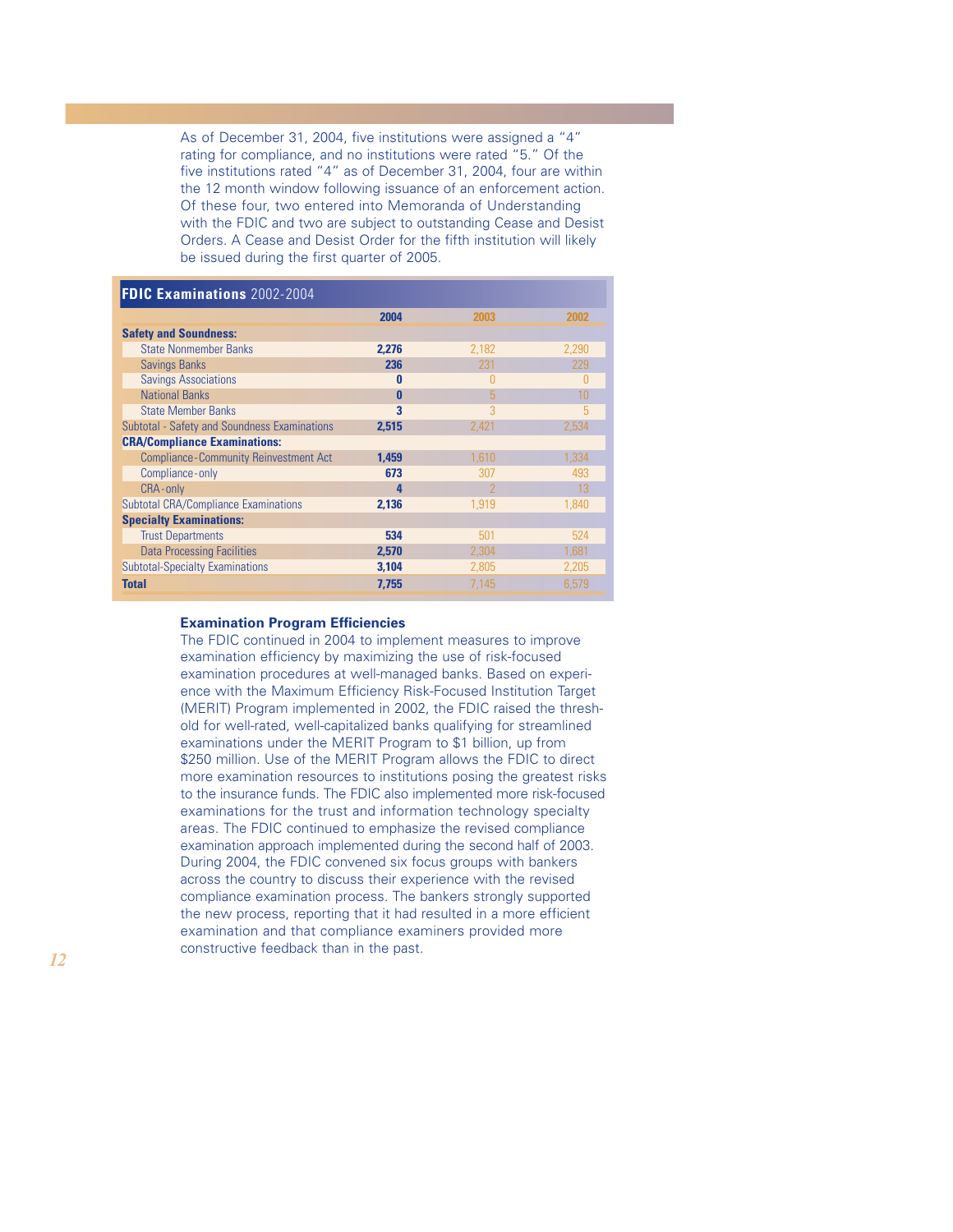In keeping with other recent strategic initiatives to enhance supervisory processes, the FDIC conducted a pilot program to test a new approach to bank supervision. The primary purpose of the "relationship manager program" pilot was to determine the extent to which designation of a relationship manager for each bank would enhance risk-focused assessments and improve communications with financial institutions.

The pilot explored alternatives to the traditional point-in-time examination by allowing supervisory activities to be conducted over the appropriate 12- or 18-month supervisory cycle at selected institutions, based on their risk profiles. Relationship managers developed supervisory plans for their designated banks and served as the institution's local primary point-of-contact. Benefits of the pilot included ongoing "real time" assessments, as well as improved communications with financial institutions. Preliminary results of the pilot were favorable. Results will be further evaluated in 2005 to determine the feasibility of implementing some or all aspects of the program nationwide.

## **Shared National Credit Modernization**

The Shared National Credit (SNC) program is an interagency effort designed to provide a review and credit quality assessment of many of the largest and most complex (syndicated) bank credits. The purpose of the program is to gain efficiencies and consistencies in the review of credits shared by multiple institutions under a formal lending agreement. The program is governed by an interagency agreement between the Federal Reserve Board, the FDIC, and the Office of the Comptroller of the Currency (OCC).

During 2004, the agencies initiated a SNC Data Collection Modernization project (SNC Modernization). The project seeks to enhance and streamline this effective supervision program by standardizing the SNC data collection system, applying more advanced credit risk analytics and benchmarking techniques across bank portfolios, and providing participating banks with feedback on their SNC portfolios across those metrics. In December, the agencies published a *Notice for Public Comment* in the *Federal Register* requesting the industry's feedback on the SNC Modernization project. The notice describes the changes to the reporting system the agencies contemplate and identifies new data elements the agencies propose to collect. In the notice, the agencies present a series of questions to elicit comment on the expanded program and to help the agencies refine the design of the expanded data collection system.

#### **Homeland Security**

The financial sector is a critical component of the infrastructure in the United States, and the FDIC has taken a leadership role in assisting part of the financial sector in preparing for emergencies.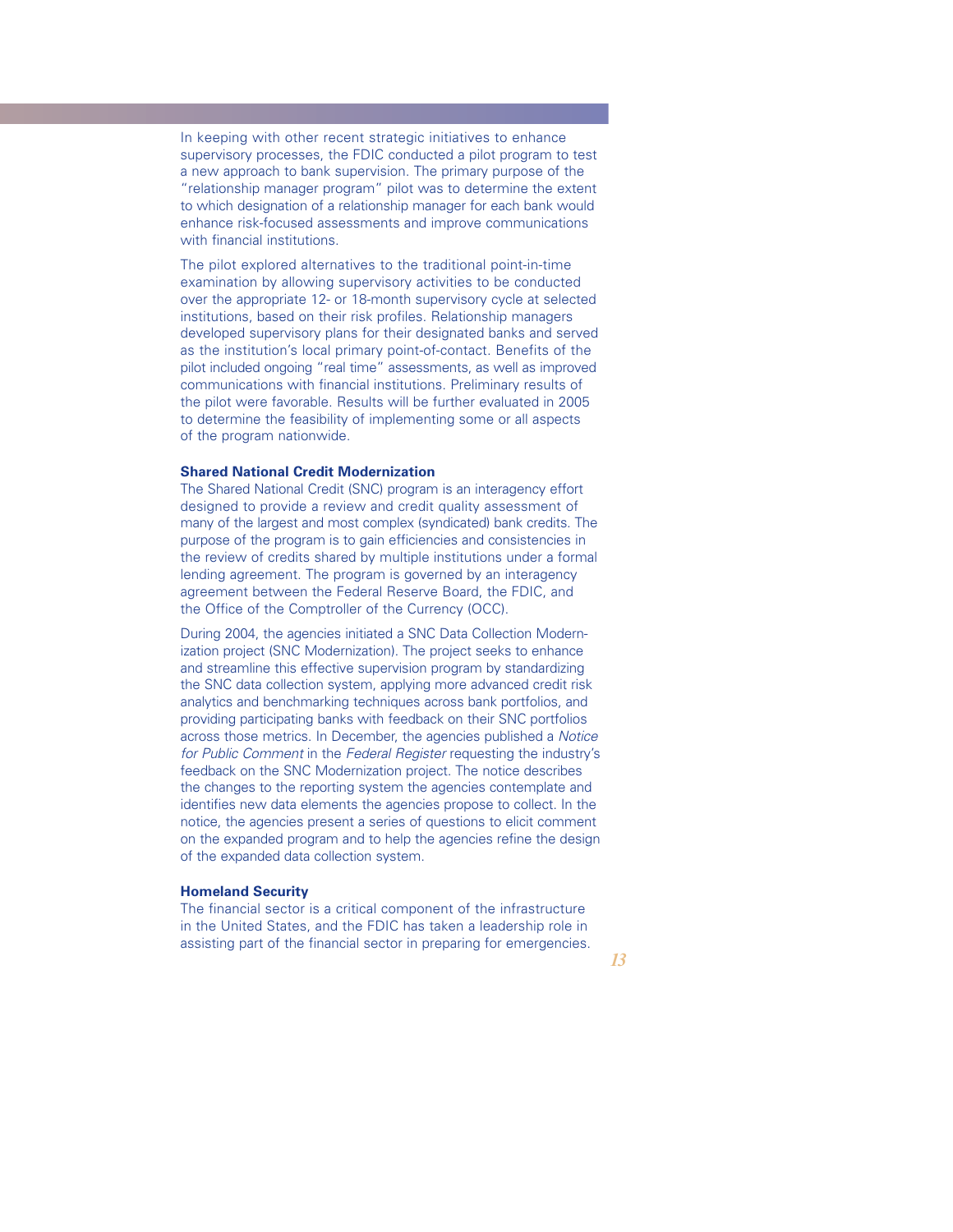As a member of the Financial and Banking Information Infrastructure Committee (FBIIC), the FDIC sponsored a series of outreach meetings in 21 cities across the United States in 2004 on *Protecting the Financial Sector: A Public and Private Partnership*. These meetings provided financial sector leaders with the opportunity to communicate with senior government officials, law enforcement members, and emergency management and private sector leaders about protecting the financial sector.

## **Bank Secrecy Act**

The FDIC is also fully committed to assisting in efforts designed to thwart the inappropriate use of the banking system through activities conducted by criminals and terrorists. Our supervisory program, in conjunction with strong law enforcement efforts, creates an environment where criminals and terrorists who use the U.S. financial system to fund their operations will risk being discovered.

In September 2004, the FDIC, the other Federal banking agencies, and FinCEN entered into an information-sharing Memorandum of Understanding to enhance communication and coordination to help financial institutions identify, detect, and interdict terrorist financing and money laundering. The FDIC also issued 20 formal actions and entered into 83 informal agreements that contained provisions regarding BSA compliance.

#### **International Stability**

As a member of the Association of Supervisors of Banks of the Americas (ASBA) Strategic Planning Implementation Committee, the FDIC helped develop specific action plans for ASBA's 2004 –2008 strategic plan. This plan will help ASBA deliver more relevant and timely support to its member countries. The strategic plan is focused on ensuring ASBA member countries effectively implement legal and regulatory frameworks, as well as bank supervisory policies, procedures and programs that are in line with the Basel core principles.

The FDIC fulfilled 16 technical assistance missions in 2004. Beneficiaries of these missions included Morocco, Kyrgyz Republic, Iraq, Georgia, Russia, Jordan, Argentina, Serbia, Romania, several countries in Latin America, and countries involved in the Partnership for Financial Excellence Program in the Middle East and North Africa.

In 2004, the FDIC also held 51 meetings with representatives from foreign countries. The visitors usually represented a country's central bank or deposit insurance agency. The most frequent visitors were: China (7), Korea (6), Russia (4), Indonesia (3), Jamaica (3), Taiwan (3), and Japan (3).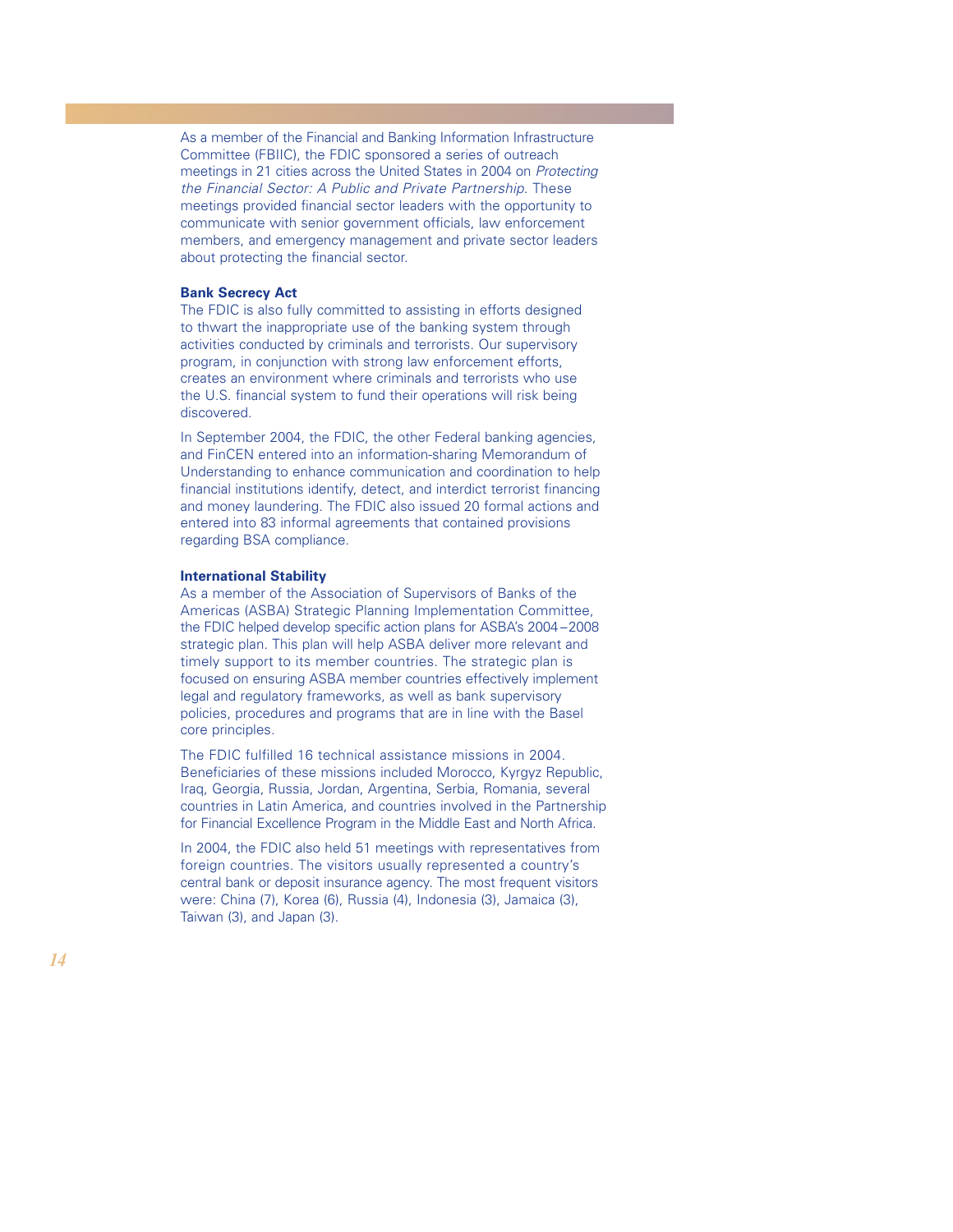## **Financial Education and Community Development**

The Corporation has worked diligently to form partnerships with financial institutions, bank trade associations, non-profit organizations, community and consumer-based groups and federal, state and local agencies to promote financial education. In 2004, the FDIC added over 200 partners to its *Money Smart* alliance, increasing its total to over 900 partnerships nationally. Through its *Money Smart* financial education program, the FDIC has provided training to an estimated 8,300 volunteer instructors, reached more than 294,000 consumers, disseminated an additional 20,000 copies of the *Money Smart* curricula, and seen the establishment of more than 40,000 bank accounts. The *Money Smart* curriculum is available in five languages: English, Spanish, Chinese, Korean, and Vietnamese. The FDIC launched a new interactive computer-based version of *Money Smart* in English and Spanish in September 2004.

During 2004, the FDIC also continued to lead a Chicago-based pilot project called the New Alliance Task Force (NATF), which is focused on increasing access to bank products and services for Latino immigrants. NATF is a broad-based coalition of 63 member organizations, comprised of the Mexican Consulate, banks, community-based organizations, federal bank regulatory agencies, government agencies, and representatives from the secondary market and private mortgage insurance companies. In 2004, NATF-member banks opened 50,000 new accounts throughout the Midwest, totaling about \$100 million in new deposits with an average account balance of \$2,000.

## **Consumer Privacy and Identity Theft**

The FDIC has taken a leading role in helping banks combat identity theft. In November 2004, the FDIC published a study entitled *Stop, Thief! Putting an End to Account-Hijacking Identity Theft*. The study took an in-depth look at identity theft, focusing on account hijacking (the unauthorized use of deposit accounts). The study found account hijacking fraud could be significantly reduced if banks upgraded the security measures they use to authenticate customers who access their accounts remotely via computers and used specialized software to proactively detect and defend against account hijacking. The study also concluded that increased consumer education and informationsharing could reduce identity theft. The FDIC is currently investigating the most appropriate ways to follow up on the study's findings.

The FDIC conducted a study on offshore outsourcing following Chairman Powell's March 4, 2004, testimony before the House Subcommittee on Oversight and Investigations on Financial Services and the Senate Banking Committee. The purpose of the study was to identify risks to consumer privacy and identity theft from foreign outsourcing. The study also identified best practices that financial institutions can use to mitigate the risk inherent in foreign outsourcing relationships.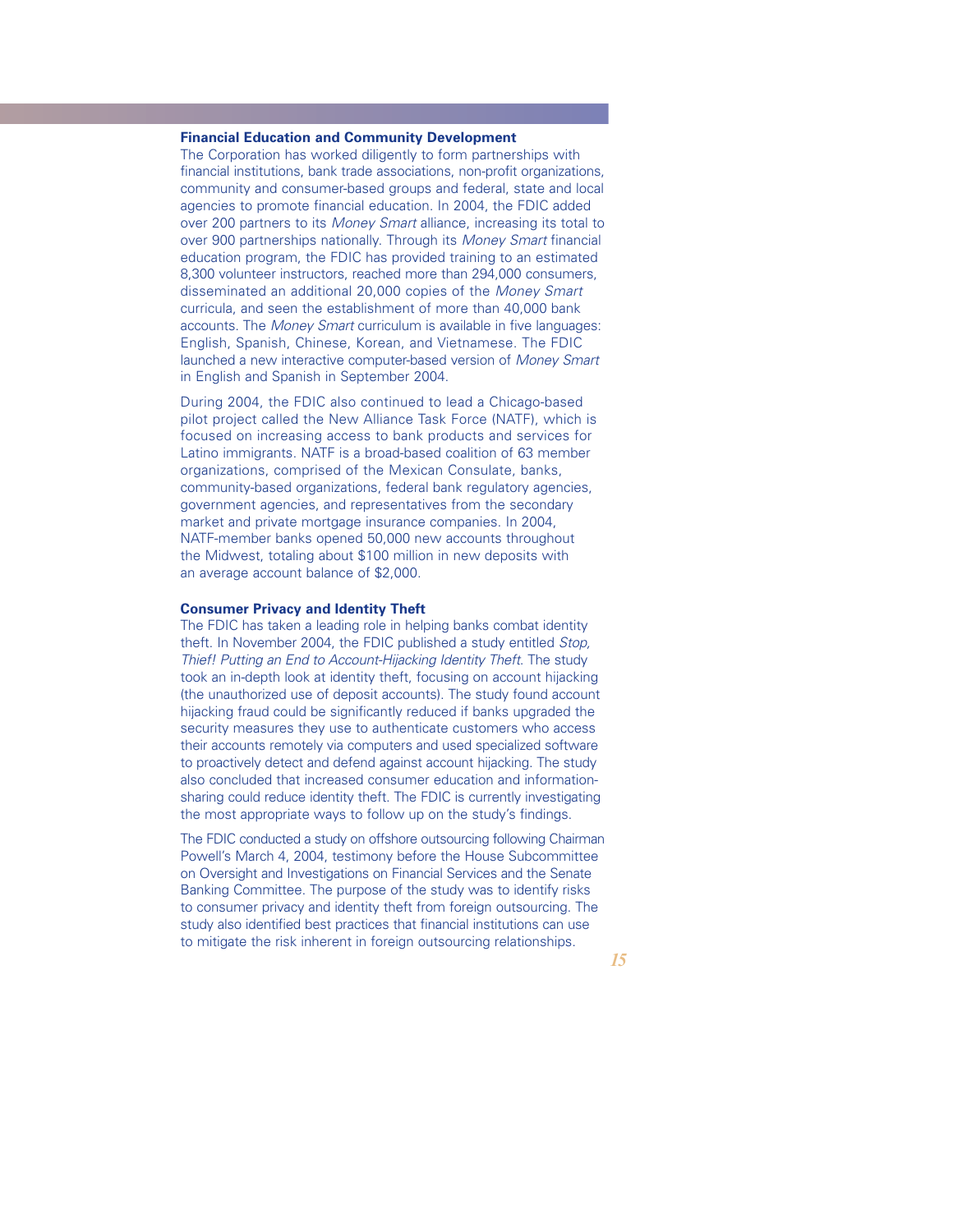The FDIC is one of several federal agencies charged with implementing the provisions of the Fair and Accurate Credit Transactions Act of 2003 (FACT Act), which substantially amended the Fair Credit Reporting Act, particularly in the areas of consumer access to and quality of credit information, privacy, and identity theft. Consistent with the identity theft provision of the FACT Act, the FDIC worked with other federal agencies in 2004 to propose rules that would require banks to implement a written identity theft protection program which includes procedures to evaluate red flags that might indicate identity theft. The FDIC, with the other agencies, also finalized rules requiring institutions to properly dispose of consumer information derived from credit reports in order to prevent identity theft and other fraud. The rules on disposal of consumer information become effective on July 1, 2005.

### **Consumer Complaints and Inquiries**

The FDIC investigates and responds to complaints and inquiries from consumers, financial institutions and other parties about potential violations of consumer protection and fair lending laws, as well as deposit insurance matters. The FDIC's centralized Consumer Response Center (CRC) is responsible for investigating all types of consumer complaints about FDIC-supervised institutions and for answering inquiries about consumer protection laws and banking practices. During 2004, the FDIC received 8,804 complaints, of which 3,791 were against state-chartered nonmember banks. Approximately 41 percent of the state nonmember bank consumer complaints concerned credit card accounts with the most frequent complaints involving loan denials, billing disputes and account errors, terms and conditions, collection practices, reporting of erroneous information, identity theft, and credit card fees and service charges. The FDIC also responded to 2,947 deposit insurance and 5,087 consumer protection inquiries from consumers and members of the banking community. The FDIC responded to over 90 percent of written complaints on a timely basis.

#### **Deposit Insurance Education**

An important part of the FDIC's role in insuring deposits and protecting the rights of depositors is its responsibility to ensure that bankers and consumers have access to accurate information about FDIC deposit insurance rules. To that end, the FDIC has an expansive deposit insurance education program consisting of seminars for bankers, electronic tools for calculating deposit insurance coverage, and written and electronic information targeting both bankers and consumers. During 2004, the FDIC completed a digital video for bank employees and customers explaining how FDIC deposit insurance works and issued a new edition of our Electronic Deposit Insurance Estimator (EDIE) for Bankers. The video, which is available on DVD and can also be viewed through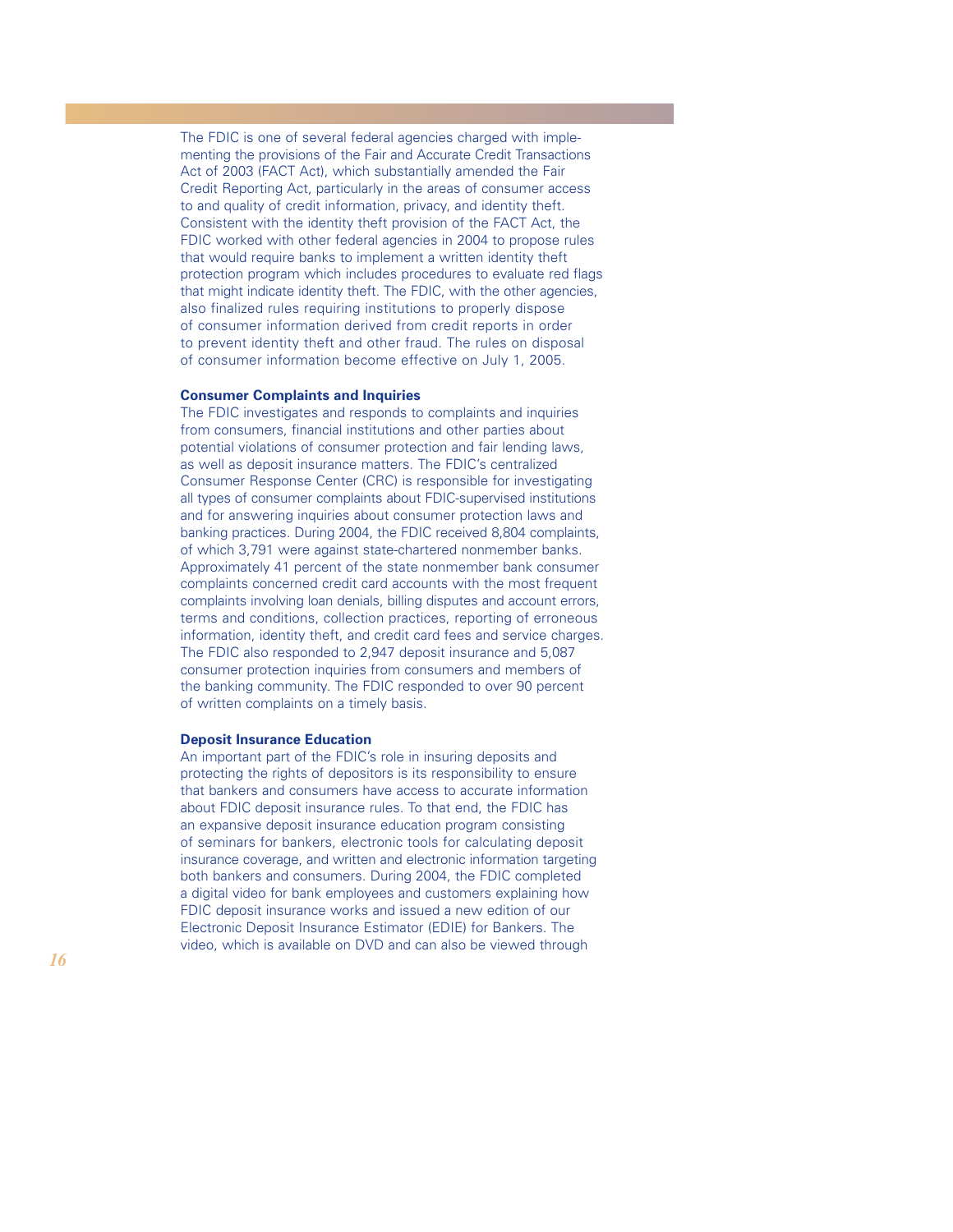the FDIC's Web site, provides an overview of deposit insurance coverage rules and requirements, with specific emphasis on the most common account ownership categories used by individuals and families.

#### **Receivership Management**

The FDIC has the unique mission of protecting the depositors of insured banks and savings associations. Since the FDIC's inception over 70 years ago, no depositor has ever experienced a loss of insured deposits at an FDIC-insured institution due to a failure. The FDIC protects insured depositors by prudently managing the BIF and the SAIF and using the assets of the funds to pay insured deposits at the time of the institution failure. Once an institution is closed by its chartering authority – the state for state-chartered institutions, the OCC for national banks, or the Office of Thrift Supervision (OTS) for federal savings associations – the FDIC is responsible for the resolution of the failed bank or savings association. FDIC staff gathers data about the troubled institution, estimates the potential loss due to its failure, solicits and evaluates bids from all known qualified and interested bidders, and then recommends the least costly resolution transaction to the FDIC's Board of Directors.

## **Resolving Financial Institution Failures**

During 2004, the FDIC resolved three BIF-insured institution failures with total assets of \$150 million, and one SAIF-insured institution failure with total assets of \$15 million. In all cases, the target time frame was met for giving depositors access to their funds. (See the accompanying table below for details about liquidation activities.)

| <b>Liquidation Highlights</b> 2002-2004        |      |         |    |       |
|------------------------------------------------|------|---------|----|-------|
| Dollars in billions                            | 2004 | 2003    |    | 2002  |
| <b>Total Resolved Banks</b>                    | 3    |         |    |       |
| <b>Assets of Resolved Banks</b>                | 0.15 | 1.10    | S. | 2.50  |
| <b>Total Resolved Savings Associations</b>     |      |         |    |       |
| <b>Assets of Resolved Savings Associations</b> | 0.01 | 0.00    |    | 0.05  |
| Net Collections from Assets in Liquidation*    | 0.38 | $-1.70$ |    | 1.84  |
| Total Assets in Liquidation <sup>*</sup>       | 0.61 | 0.81    |    | 1 2 4 |
| Total Dividends Paid <sup>®</sup>              | 0.38 | 106     |    | 2.12  |

Includes activity from thrifts resolved by the former Federal Savings and Loan Insurance Corporation and the Resolution Trust Corporation.

## **Protecting Insured Depositors Through Asset Marketing**

The FDIC's ability to attract healthy FDIC-insured institutions to assume deposits and purchase the assets of failed banks and savings associations ensures that depositors have prompt access to their insured deposits, minimizes the disruption to the customers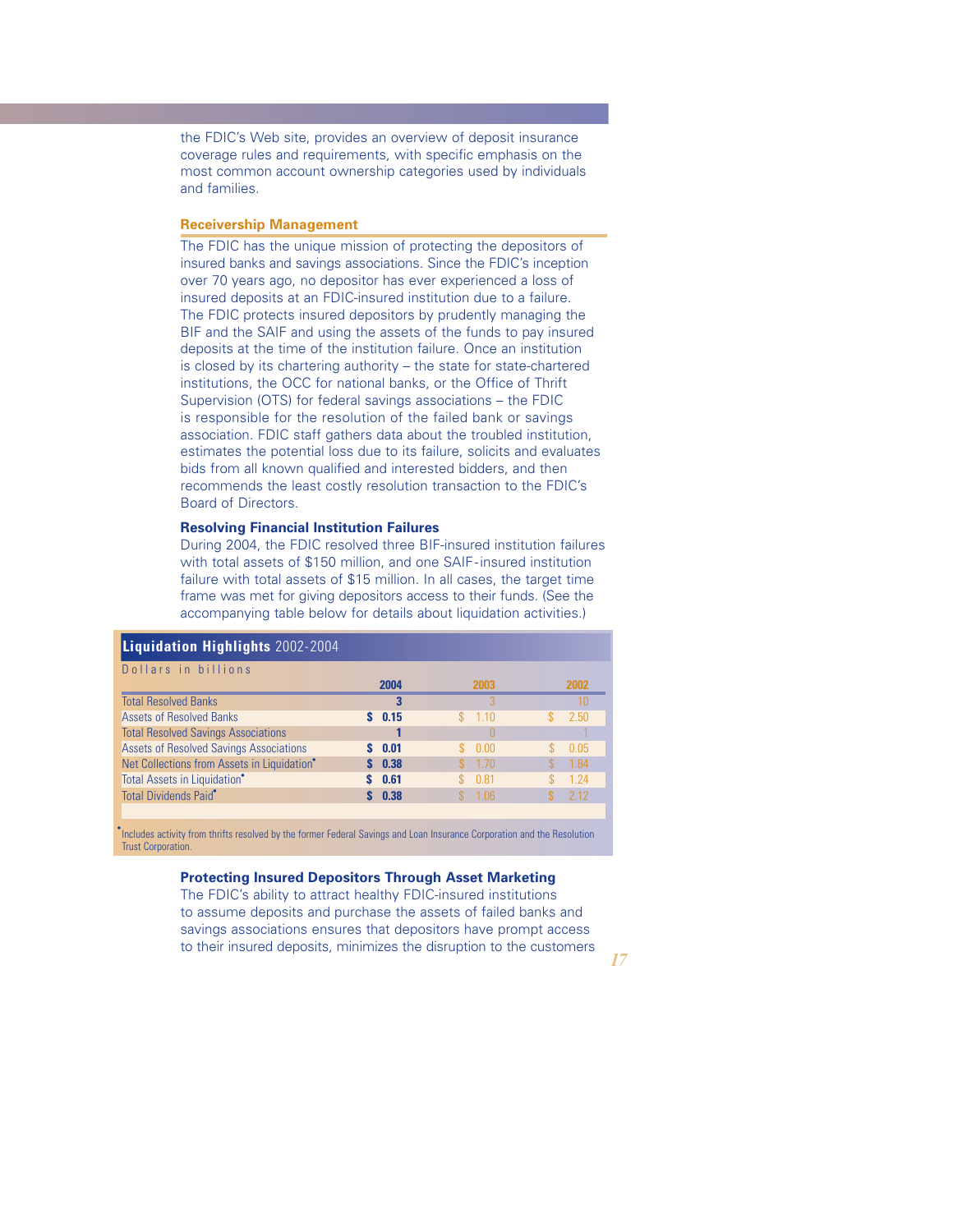and the community, and allows a fair portion of the failed institution's assets to be returned to the private sector almost immediately. Assets remaining after the resolution transaction are liquidated by the FDIC in an orderly manner, and the proceeds are used to pay creditors and uninsured depositors (depositors whose accounts exceed the \$100,000 deposit insurance limits), and to reimburse the insurance fund that funded the resolution transaction.

#### **Customer Service Center**

In order to help consumers needing assistance with matters arising from failed financial institutions, the FDIC operates a Customer Service Call Center with staff dedicated to handling records research and collateral releases. During 2004, the FDIC staff responded to 36,791 inquiries. The records research staff reviews the historical records of failed financial institutions in order to answer customer questions on deposit accounts, loan transaction histories, tax suits for delinquent real estate and other issues. The collateral release staff researches and determines ownership of collateral securing loans of failed financial institutions in order to provide a release of lien, assignment or reconveyance to the borrower. This staff successfully handled 13,494 collateral release inquiries in 2004.

The Customer Service Call Center handled 76,217 calls asking for information or assistance. The FDIC Customer Service Center also supported the Federal Emergency Management Agency (FEMA) in its effort to help the people affected by hurricanes in Florida and other parts of the country. More than 100 FDIC employees assisted FEMA in fielding calls and processing FEMA applications associated with these emergencies.

#### **Receivership Terminations**

The FDIC, as receiver, manages the receivership estate and the subsidiaries of failed financial institutions with the goal of achieving an expeditious and orderly termination. The oversight and prompt termination of receiverships help to preserve value for the uninsured depositors and creditors by reducing overhead and other holding costs. For that reason, the FDIC has established a target of terminating 75 percent of receiverships within three years of the failure date. This goal was met at year-end 2004, with only one of four 2001 receiverships still active. The single remaining receivership could not be terminated due to the existence of ongoing professional liability litigation and other impediments.

#### **Effective Management of Strategic Resources**

The FDIC must effectively manage and utilize a number of critical strategic resources in order to carry out its mission successfully, particularly its human, financial, and information technology (IT) resources. Major accomplishments in improving the Corporation's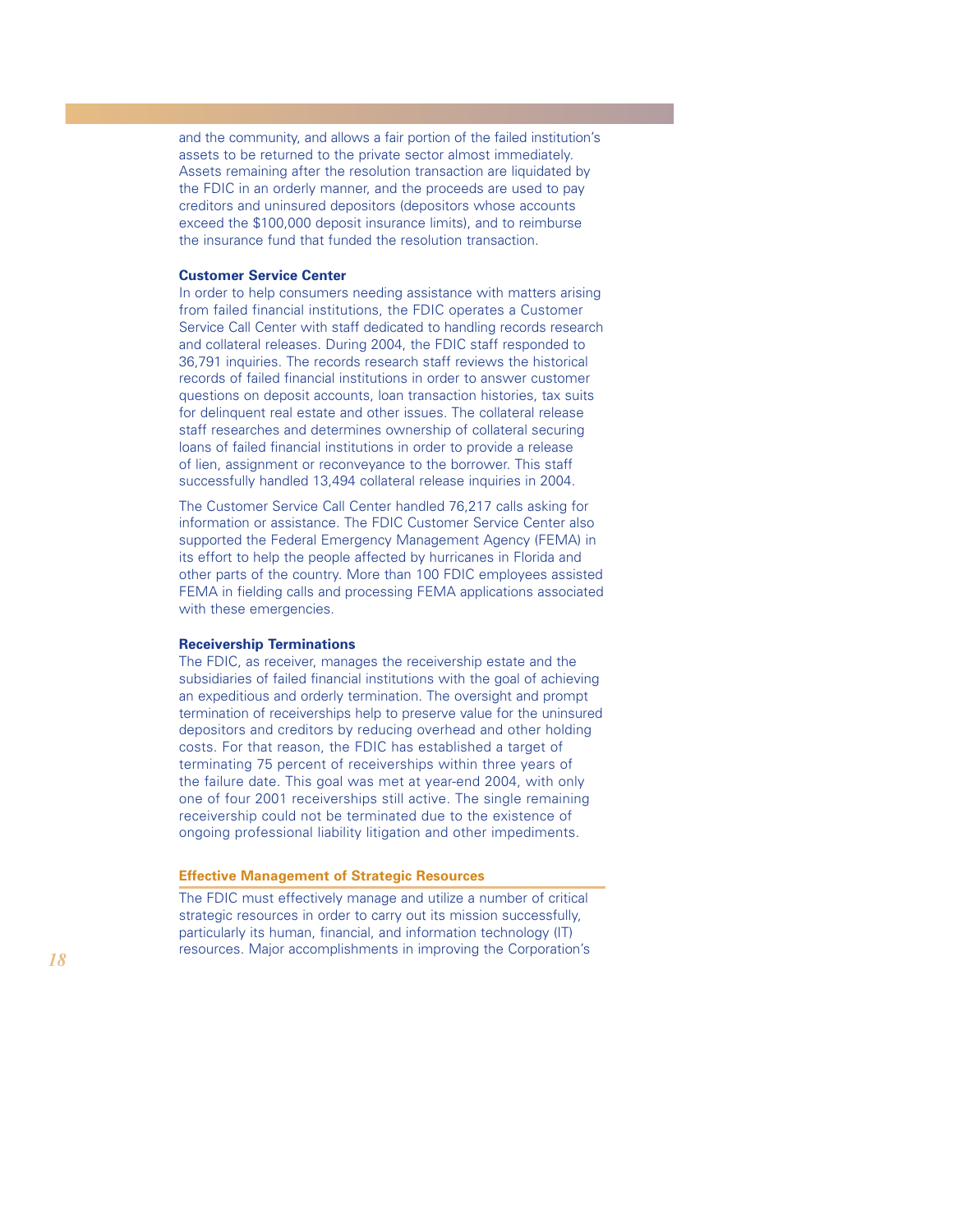operational efficiency and effectiveness are outlined below. Although the FDIC is not subject to the President's Management Agenda, many of these efforts are consistent with that agenda.

### **Human Capital Management**

The FDIC's employees are its most important strategic resource. For that reason, it seeks to continue to be the employer of choice within the financial regulatory community and to operate a human resources program that attracts, develops, evaluates, rewards and retains a high quality, results-oriented workforce. During 2004, the Corporation undertook a comprehensive analysis of its future staffing needs and formulated a human capital strategy to guide the FDIC through the rest of this decade. This strategy is based upon the implementation of a new Corporate Employee Program that will become the foundation for the establishment of a more adaptable permanent workforce that reflects a more collaborative and corporate approach to meeting critical mission functions.

### **Reducing Costs and Improving Financial Management**

The FDIC's operating expenses are largely paid from the insurance funds, and the Corporation continuously seeks to improve its operational efficiency in fulfillment of its fiduciary responsibilities to the funds. To that end, the Corporation engages annually in a rigorous planning and budgeting process to ensure that budgeted resources are properly aligned with workload. That is particularly true with respect to staffing, since personnel costs constitute well over 60 percent of the Corporation's annual administrative expenses. In late 2004, the FDIC Board of Directors approved management recommendations to reduce authorized staffing by 674 positions to 4,750 by year-end 2005.

### **Improving the FDIC's Use of Information Technology**

The Corporation established a new Chief Information Office (CIO) Council in February 2004. The overall mission of the Council is to serve as an executive-level advisory group to the CIO, and to help shape Corporate IT strategy and activities. Establishing the CIO Council is part of a multi-pronged approach to re-engineering the Corporation's IT program.

The FDIC also greatly expanded its use of its e-government portal, FDIC*connect* (a secure Web site that allows FDIC-insured institutions to conduct business and exchange information with the FDIC, other federal regulatory agencies and various state banking departments) in 2004. FDIC*connect* will enable the FDIC to comply with the Government Paperwork Elimination Act of 1998 (GPEA) and address Presidential guidelines that direct government agencies to establish electronic alternatives to current paper processes where feasible. Nearly 44 percent of FDIC-insured institutions have registered to use FDIC*connect*.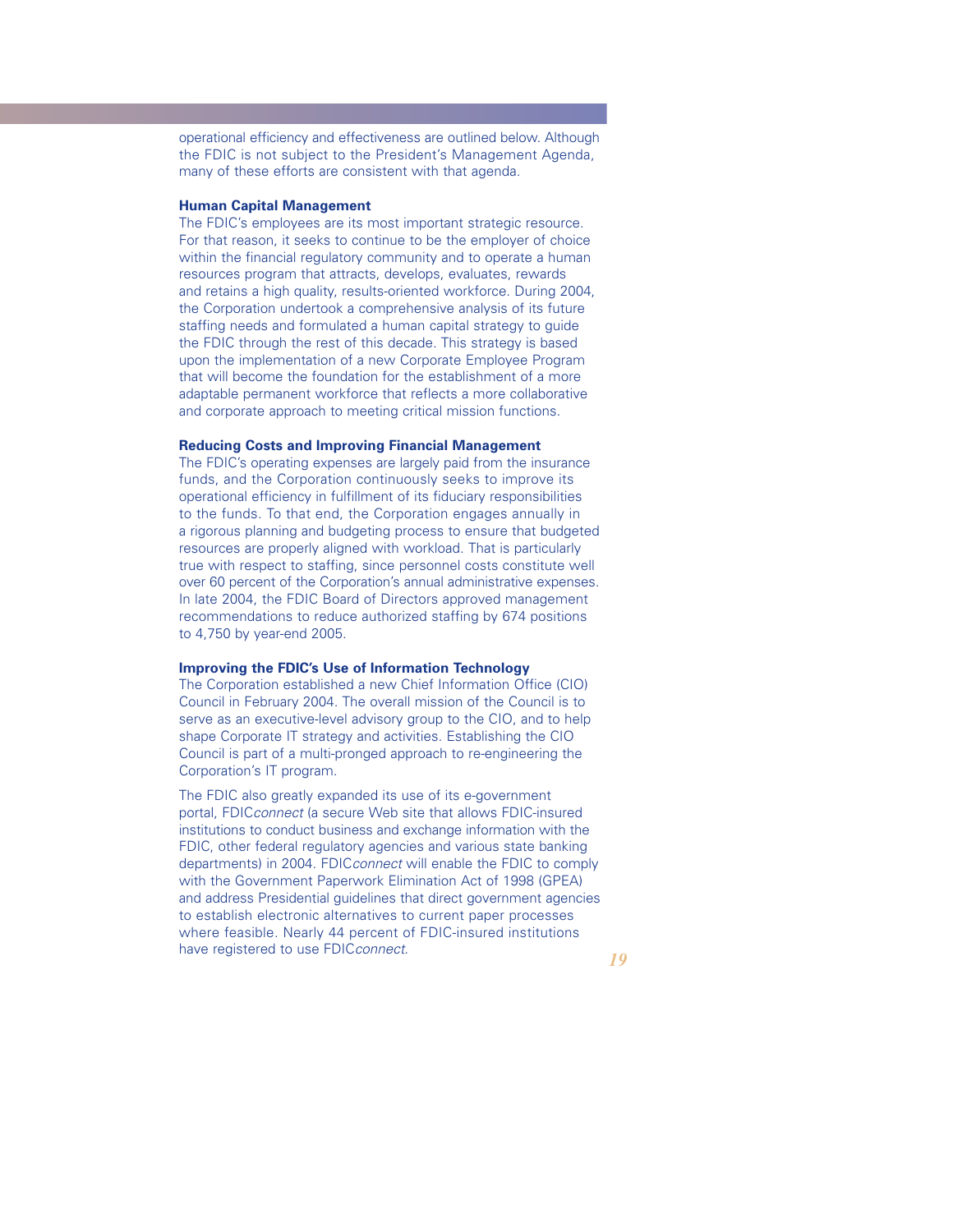## **II. Financial Statements**

## **Deposit Insurance Fund Performance**

The FDIC administers two deposit insurance funds – the Bank Insurance Fund (BIF) and the Savings Association Insurance Fund (SAIF) – and manages the FSLIC Resolution Fund (FRF), which fulfills the obligations of the former Federal Savings and Loan Insurance Corporation (FSLIC) and the former Resolution Trust Corporation (RTC). The following summarizes the condition of the FDIC's insurance funds.

The BIF reported comprehensive income (net income plus current period unrealized gains/losses on available-for-sale securities) of \$1 billion for the twelve months ending December 31, 2004, compared to \$1.7 billion for the same period in the prior year. This reduction was primarily due to an increase in unrealized losses on available-for-sale securities of \$102 million and a reduction in net income of \$625 million. The decline in net income primarily resulted from a smaller negative adjustment of \$269 million to the provision for losses at December 31, 2004, compared to a negative \$931 million adjustment for the same period last year. BIF's provision for losses negative adjustments were mostly attributable to the reduction of estimated losses for future and actual failures. As of December 31, 2004, the fund balance was \$34.8 billion, up from \$33.8 billion at year-end 2003.

The SAIF reported comprehensive income of \$480 million for the twelve months ending December 31, 2004, compared to \$493 million for the same period in the prior year. This reduction of \$13 million was primarily due to slightly lower earnings on U.S. Treasury obligations whereby a \$30 million increase in unrealized losses was partially offset by a \$23 million increase in interest revenue.

As of December 31, 2004, the SAIF fund balance was \$12.7 billion, up from \$12.2 billion at year-end 2003.

#### **Operating Expenses**

Corporate Operating Budget expenses totaled \$1.004 billion in 2004, including \$986 million in ongoing operations and \$18 million for receivership funding. This represented approximately 97 percent of the approved budget on ongoing operations and 24 percent of the approved budget for receivership funding. Receivership funding expenses were down significantly from 2003 because the four financial institution failures in 2004 were relatively small banks.

In December 2004, the Board of Directors approved a 2005 Corporate Operating Budget of approximately \$1.1 billion, including just over \$1.0 billion for ongoing operations. The level of approved spending in the 2005 budget remains virtually the same as that in 2004 due to continuing efforts to identify operational efficiencies and control costs. The Corporate Operating Budget includes funding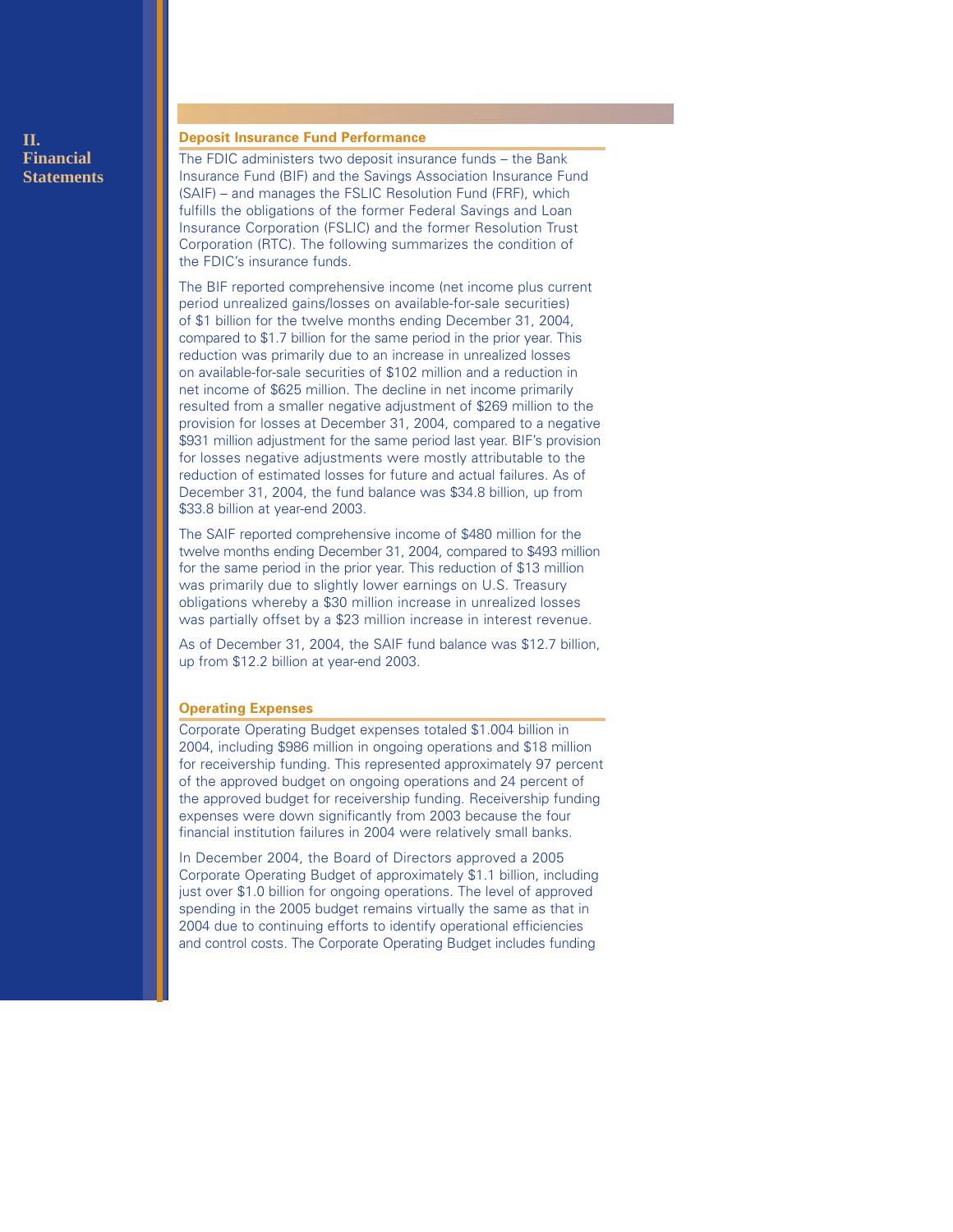

for a number of major new initiatives, including funding for a Hispanic financial literacy program, and hiring additional financial analysts and risk modeling specialists to prepare for implementation of the Basel Capital Accord.

#### **Investment Spending**

The FDIC has a disciplined process for reviewing proposed new capital investment projects and managing the implementation of approved projects. Most of the projects in the current investment portfolio are major IT system initiatives.

Proposed projects are carefully reviewed to ensure that they are consistent with the Corporation's enterprise architecture and include an appropriate return on investment for the insurance funds. The process also enables the FDIC to be aware of risks to the major capital investment projects and facilitates appropriate, timely intervention to address these risks throughout the development process. An investment portfolio performance review of the major capital investments is provided to the FDIC's Board of Directors quarterly. During 2004, the Board of Directors approved only one new investment project, a new Web-based time and attendance reporting system. Additional spending was also approved for three existing investment projects: (1) Legal Integrated Management System increased by \$1.4 million to \$5.06 million, (2) New Financial Environment increased \$17 million to \$51.8 million, and (3) ViSION Phase-IV increased \$6.2 million to \$12.7 million.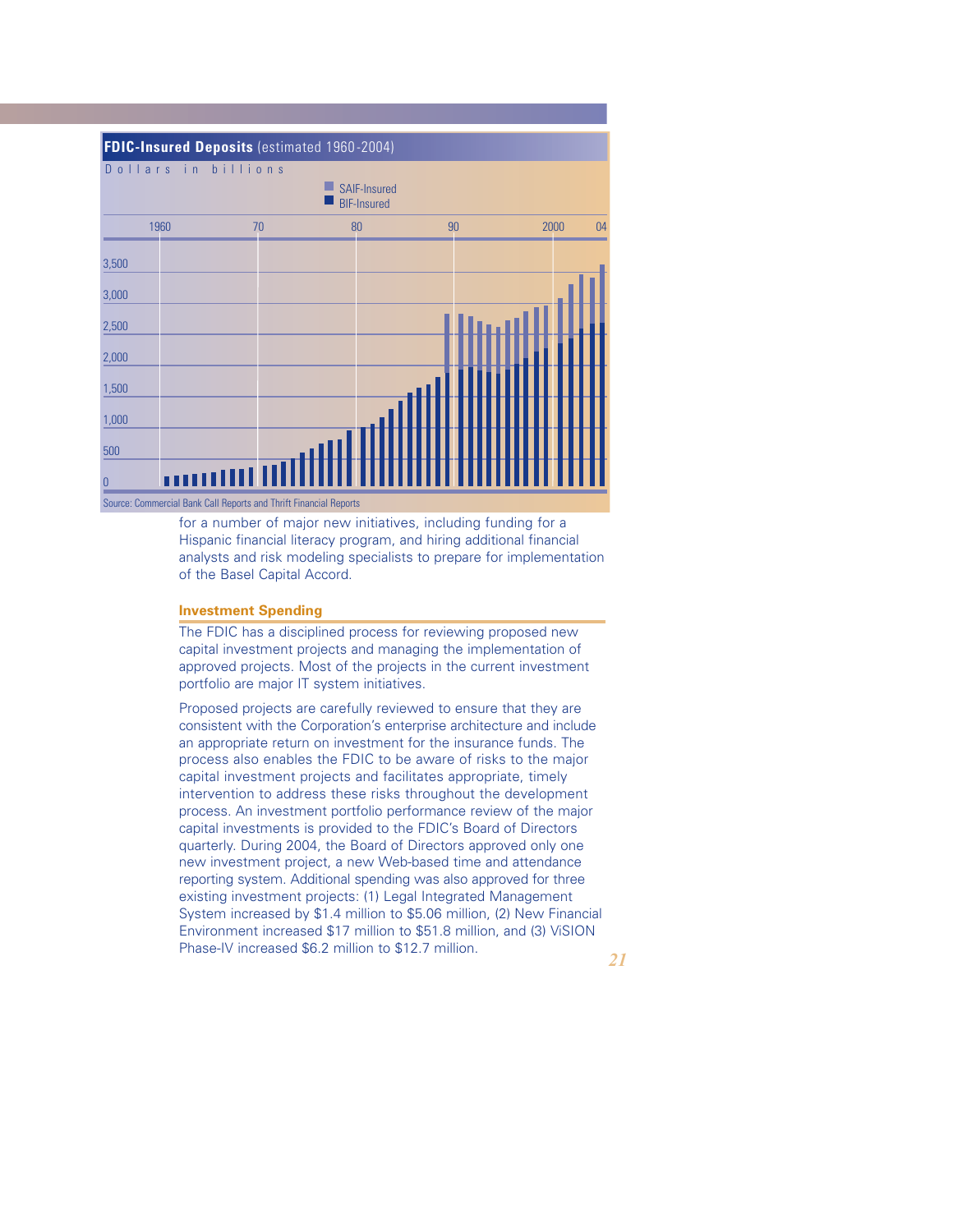## **II. Financial Statements**

Bank Insurance Fund

Savings Association **Insurance** Fund

**FSLIC** Resolution Fund

## Federal Deposit Insurance Corporation

## **Bank Insurance Fund**

**Balance Sheet at December 31, condensed** 

|                                                          | 2004            |    | 2003         |
|----------------------------------------------------------|-----------------|----|--------------|
| <b>Assets</b>                                            |                 |    |              |
| Cash and cash equivalents                                | \$<br>1,822,005 | \$ | 2,544,281    |
| Investment in U.S. Treasury obligations, net:            |                 |    |              |
| Held-to-maturity securities                              | 22,637,330      |    | 16,293,073   |
| Available-for-sale securities                            | 9,470,605       |    | 14,209,773   |
| Interest receivable on investments and other assets, net | 601,498         |    | 550,999      |
| Receivables from bank resolutions, net                   | 375,303         |    | 511,089      |
| Property and equipment, net                              | 357,106         |    | 287,380      |
| <b>Total Assets</b>                                      | \$35,263,847    | s. | 34,396,595   |
| <b>Liabilities</b>                                       |                 |    |              |
| Accounts payable and other liabilities                   | \$<br>268.680   | \$ | 231,441      |
| Contingent liabilities for:                              |                 |    |              |
| Anticipated failure of insured institutions              | 8.261           |    | 178,266      |
| Litigation losses and other                              | 200,301         |    | 204.693      |
| <b>Total Liabilities</b>                                 | 477,242         |    | 614,400      |
| Commitments and off-balance-sheet exposure               |                 |    |              |
| <b>Fund Balance</b>                                      |                 |    |              |
| Accumulated net income                                   | 34,096,676      |    | 32,979,898   |
| Unrealized gain on available-for-sale securities, net    | 689,929         |    | 802,297      |
| <b>Total Fund Balance</b>                                | 34,786,605      |    | 33,782,195   |
| <b>Total Liabilities and Fund Balance</b>                | \$35,263,847    |    | \$34,396,595 |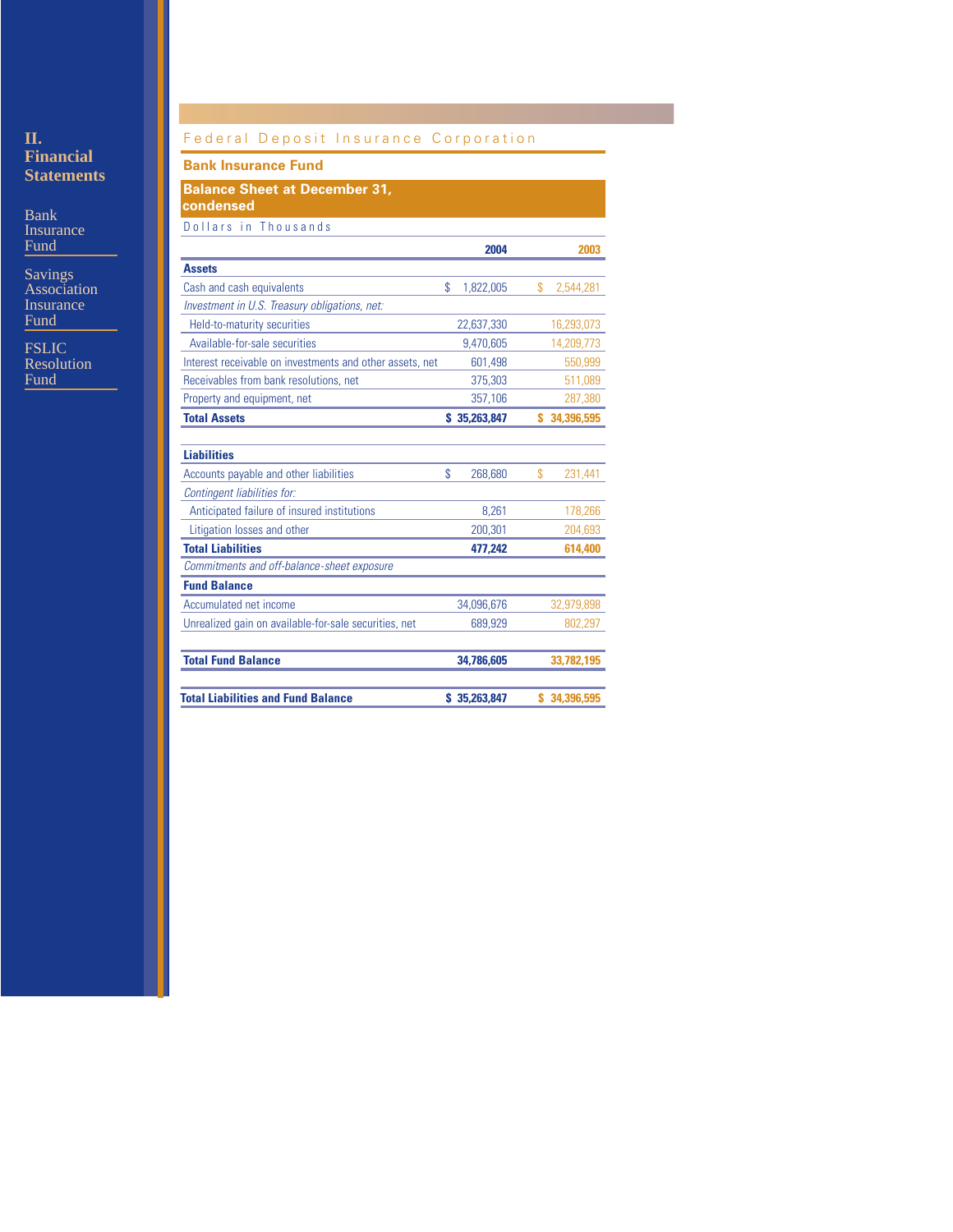## **Bank Insurance Fund**

## **Statement of Income and Fund Balance for the Years Ended December 31, condensed**

|                                                       |    | 2004       | 2003            |
|-------------------------------------------------------|----|------------|-----------------|
| <b>Revenue</b>                                        |    |            |                 |
| Interest on U.S. Treasury obligations                 | \$ | 1,552,576  | \$<br>1,530,014 |
| <b>Assessments</b>                                    |    | 95,268     | 80,159          |
| Other revenue                                         |    | 27,553     | 15,831          |
| <b>Total Revenue</b>                                  |    | 1,675,397  | 1,626,004       |
|                                                       |    |            |                 |
| <b>Expenses and Losses</b>                            |    |            |                 |
| <b>Operating expenses</b>                             |    | 822,381    | 805,496         |
| Provision for insurance losses                        |    | (269, 368) | (931,164)       |
| Insurance and other expenses                          |    | 5,606      | 9,945           |
| <b>Total Expenses and Losses</b>                      |    | 558,619    | (115, 723)      |
| <b>Net Income</b>                                     |    | 1,116,778  | 1,741,727       |
| Unrealized loss on available-for-sale securities, net |    | (112, 368) | (9.872)         |
| <b>Comprehensive Income</b>                           |    | 1,004,410  | 1,731,855       |
| <b>Fund Balance - Beginning</b>                       |    | 33,782,195 | 32,050,340      |
| <b>Fund Balance - Ending</b>                          | S  | 34,786,605 | \$33,782,195    |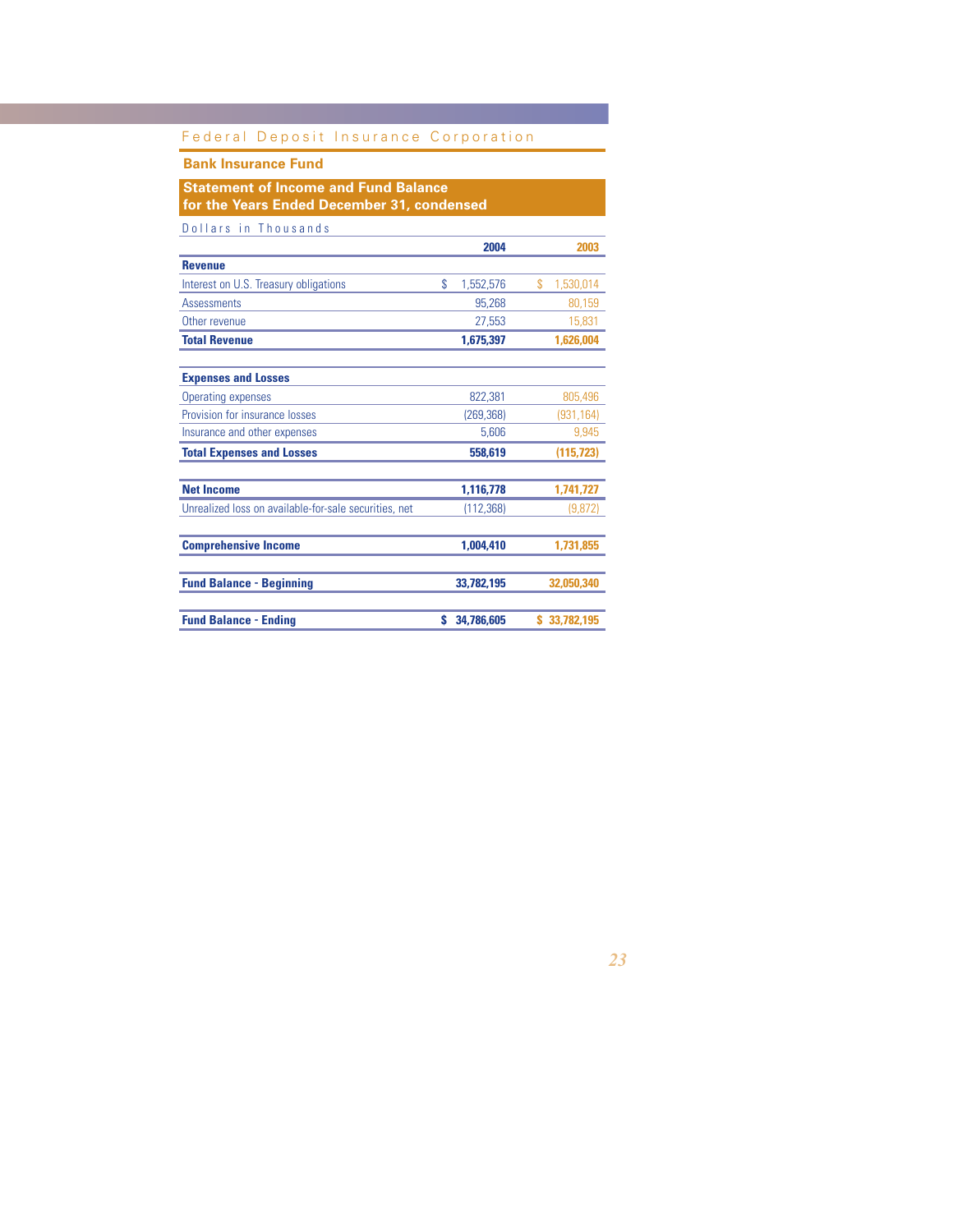## **Bank Insurance Fund**

**Statement of Cash Flows for the Years Ended December 31, condensed** 

|                                                                                      | 2004            | 2003            |
|--------------------------------------------------------------------------------------|-----------------|-----------------|
| <b>Operating Activities</b>                                                          |                 |                 |
| <b>Net Income:</b>                                                                   | \$<br>1,116,778 | \$<br>1,741,727 |
| Adjustments to reconcile net income to net cash<br>provided by operating activities: |                 |                 |
| Amortization of U.S. Treasury obligations                                            | 737,439         | 455,628         |
| Treasury inflation-indexed securities (TIIS) inflation<br>adjustment                 | (181, 650)      | (115, 150)      |
| Depreciation on property and equipment                                               | 54.424          | 54,947          |
| Provision for losses                                                                 | (269, 368)      | (931, 164)      |
| Terminations/adjustments of work-in-process accounts                                 | 817             | 92              |
| <b>Change In Operating Assets and Liabilities:</b>                                   |                 |                 |
| (Increase) in interest receivable and other assets                                   | (36, 433)       | (69, 826)       |
| Decrease in receivables from bank resolutions                                        | 218,693         | 102,663         |
| Increase in accounts payable and other liabilities                                   | 15,819          | 85,577          |
| (Decrease) in contingent liabilities for litigation losses<br>and other              | (1,047)         | (25, 367)       |
| <b>Net Cash Provided by Operating Activities</b>                                     | 1,655,472       | 1,299,127       |
|                                                                                      |                 |                 |
| <b>Investing Activities</b>                                                          |                 |                 |
| <b>Provided by:</b>                                                                  |                 |                 |
| Maturity of U.S. Treasury obligations, held-to-maturity                              | 3,365,000       | 3,890,000       |
| Maturity of U.S. Treasury obligations, available-for-sale                            | 5,810,000       | 1,690,000       |
| <b>Used by:</b>                                                                      |                 |                 |
| Purchase of property and equipment                                                   | (104, 502)      | (41, 804)       |
| Purchase of U.S. Treasury obligations, held-to-maturity                              | (10,026,597)    | (3,659,868)     |
| Purchase of U.S. Treasury obligations, available-for-sale                            | (1,421,649)     | (5,240,070)     |
| <b>Net Cash Used by Investing Activities</b>                                         | (2,377,748)     | (3,361,742)     |
|                                                                                      |                 |                 |
| <b>Net Decrease in Cash and Cash Equivalents</b>                                     | (722, 276)      | (2,062,615)     |
| <b>Cash and Cash Equivalents - Beginning</b>                                         | 2,544,281       | 4,606,896       |
| <b>Cash and Cash Equivalents - Ending</b>                                            | \$<br>1,822,005 | Ś<br>2.544.281  |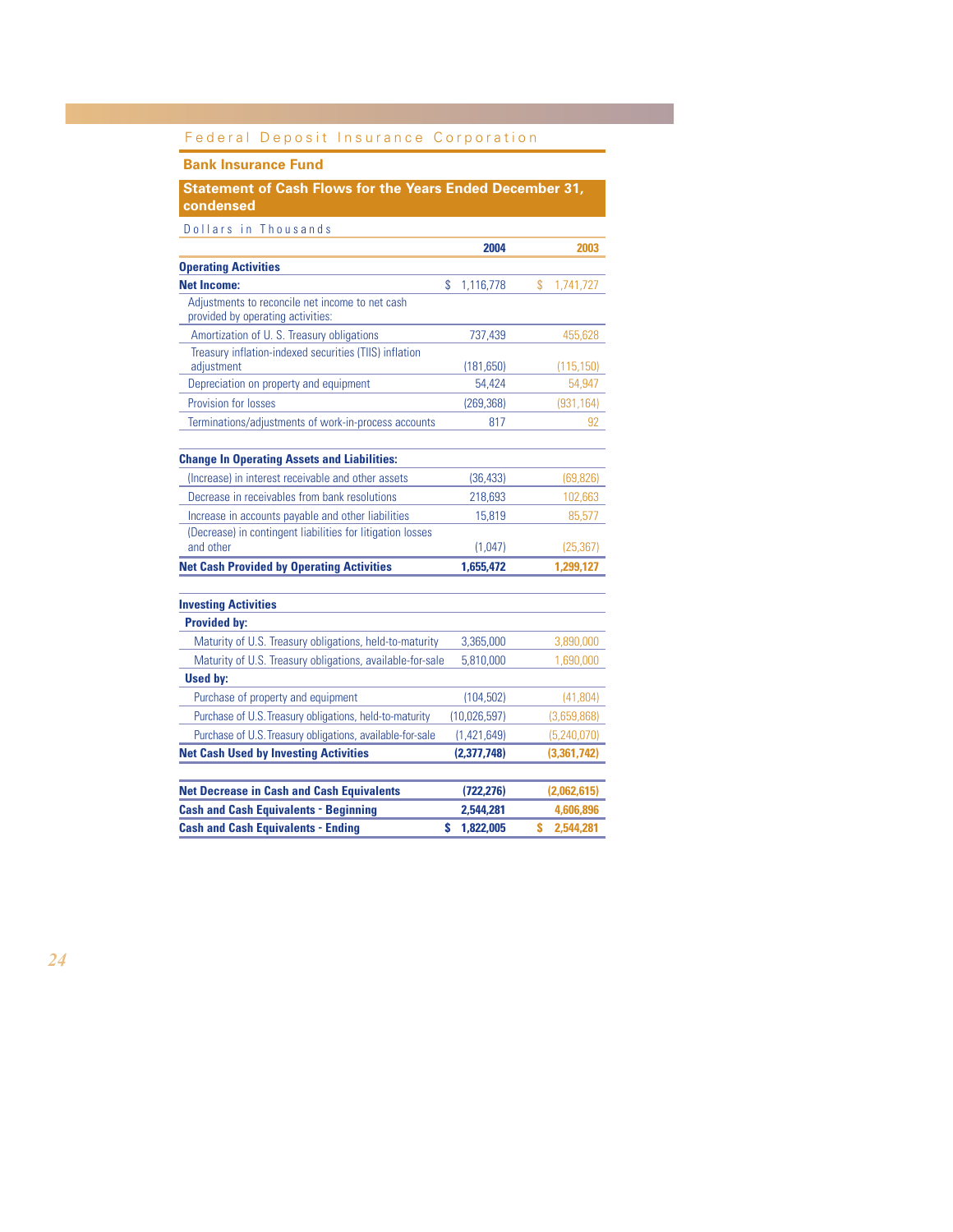## **Savings Association Insurance Fund**

**Balance Sheet at December 31,**

**condensed**

|                                                                                                                                                                                             | 2004          |    | 2003         |
|---------------------------------------------------------------------------------------------------------------------------------------------------------------------------------------------|---------------|----|--------------|
| <b>Assets</b>                                                                                                                                                                               |               |    |              |
| Cash and cash equivalents                                                                                                                                                                   | \$<br>644,346 | \$ | 827,141      |
| Cash and other assets: Restricted for SAIF-member<br>exit fees (Includes cash and cash equivalents<br>of \$56.5 million and \$231.9 million at December 31, 2004<br>and 2003, respectively) | 328,394       |    | 319,286      |
| Investment in U.S. Treasury obligations, net:                                                                                                                                               |               |    |              |
|                                                                                                                                                                                             |               |    |              |
| Held-to-maturity securities                                                                                                                                                                 | 8,835,964     |    | 6,823,709    |
| Available-for-sale securities                                                                                                                                                               | 2,720,315     |    | 4,152,048    |
| Interest receivable on investments and other assets, net                                                                                                                                    | 200,204       |    | 188,189      |
| Receivables from thrift resolutions, net                                                                                                                                                    | 346,923       |    | 273,242      |
| <b>Total Assets</b>                                                                                                                                                                         | \$13,076,146  | s  | 12,583,615   |
|                                                                                                                                                                                             |               |    |              |
| <b>Liabilities</b>                                                                                                                                                                          |               |    |              |
| Accounts payable and other liabilities                                                                                                                                                      | \$<br>25,568  | \$ | 20,540       |
| Contingent liabilities for:                                                                                                                                                                 |               |    |              |
| Anticipated failure of insured institutions                                                                                                                                                 | 1,957         |    | 3,192        |
| <b>Litigation losses</b>                                                                                                                                                                    | 39            |    | 532          |
| SAIF-member exit fees and investment proceeds<br>held in escrow                                                                                                                             | 328,394       |    | 319,286      |
| <b>Total Liabilities</b>                                                                                                                                                                    | 355,958       |    | 343,550      |
| Commitments and off-balance-sheet exposure                                                                                                                                                  |               |    |              |
| <b>Fund Balance</b>                                                                                                                                                                         |               |    |              |
| Accumulated net income                                                                                                                                                                      | 12,482,227    |    | 11,965,776   |
| Unrealized gain on available-for-sale securities, net                                                                                                                                       | 237,961       |    | 274,289      |
| <b>Total Fund Balance</b>                                                                                                                                                                   | 12,720,188    |    | 12,240,065   |
|                                                                                                                                                                                             |               |    |              |
| <b>Total Liabilities and Fund Balance</b>                                                                                                                                                   | \$13,076,146  |    | \$12,583,615 |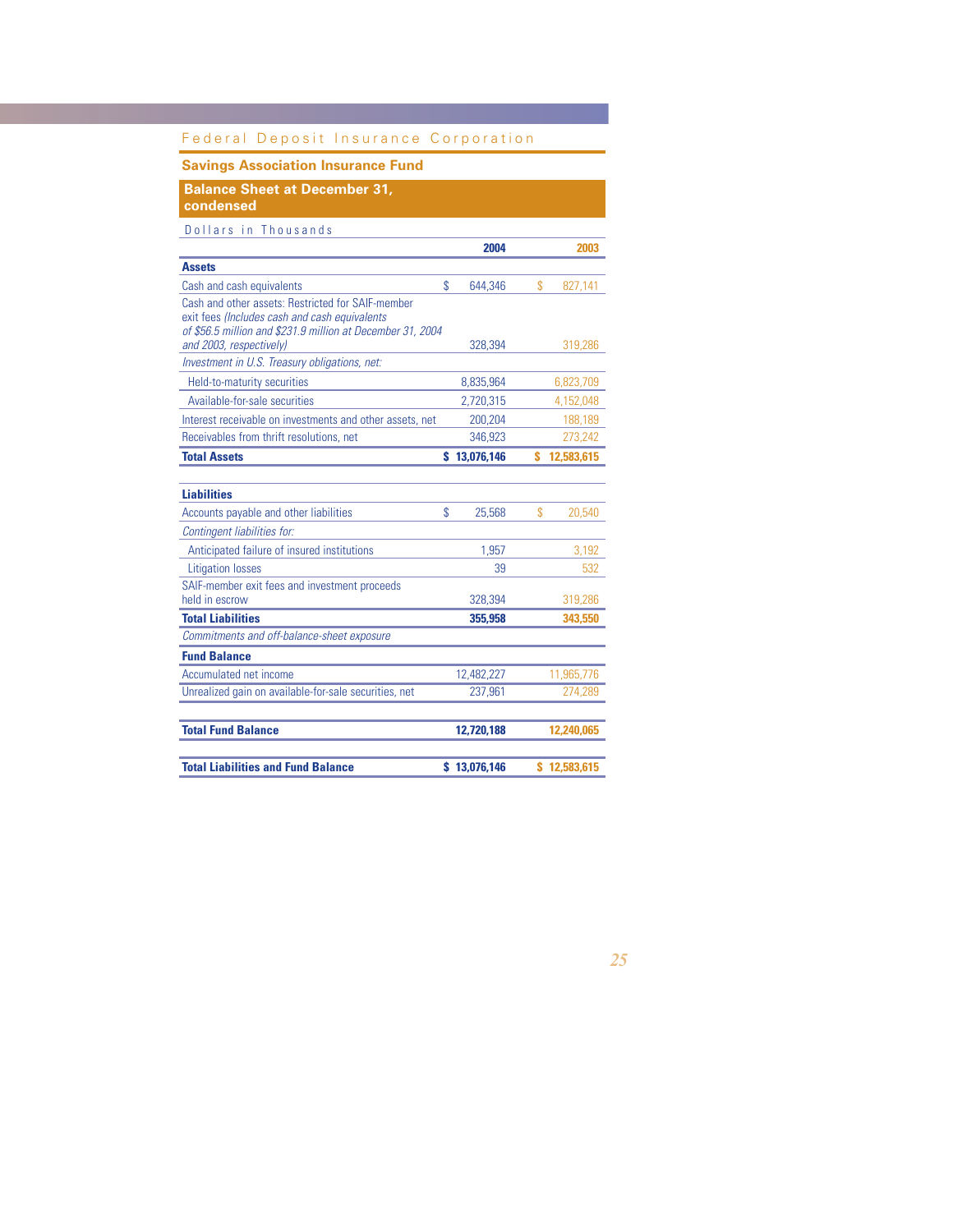## **Savings Association Insurance Fund**

## **Statement of Income and Fund Balance for the Years Ended December 31, condensed**

|                                                       |    | 2004       | 2003          |
|-------------------------------------------------------|----|------------|---------------|
| <b>Revenue</b>                                        |    |            |               |
| Interest on U.S. Treasury obligations                 | \$ | 555,592    | \$<br>532,474 |
| <b>Assessments</b>                                    |    | 8,891      | 14,594        |
| Other revenue                                         |    | 292        | 192           |
| <b>Total Revenue</b>                                  |    | 564,775    | 547,260       |
| <b>Expenses and Losses</b>                            |    |            |               |
| <b>Operating expenses</b>                             |    | 120,282    | 129,584       |
| Provision for insurance losses                        |    | (72, 162)  | (82,489)      |
| Insurance and other expenses                          |    | 204        | 105           |
| <b>Total Expenses and Losses</b>                      |    | 48,324     | 47,200        |
| <b>Net Income</b>                                     |    | 516,451    | 500,060       |
| Unrealized loss on available-for-sale securities, net |    | (36, 328)  | (6,733)       |
| <b>Comprehensive Income</b>                           |    | 480,123    | 493,327       |
| <b>Fund Balance - Beginning</b>                       |    | 12,240,065 | 11,746,738    |
| <b>Fund Balance - Ending</b>                          | s. | 12,720,188 | \$12,240,065  |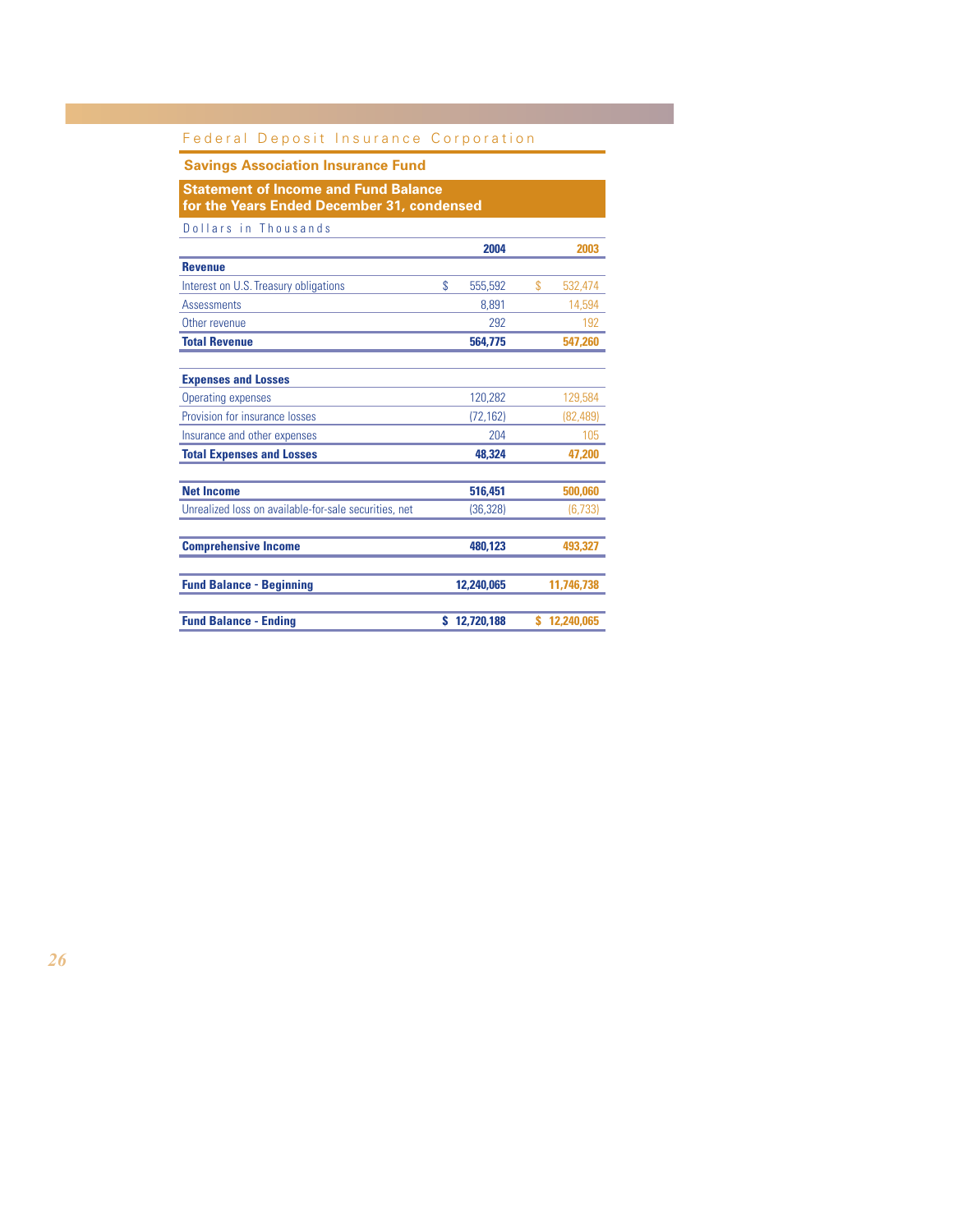## **Savings Association Insurance Fund**

## **Statement of Cash Flows for the Years Ended December 31, condensed**

|                                                                                                                   | 2004          | 2003            |
|-------------------------------------------------------------------------------------------------------------------|---------------|-----------------|
| <b>Operating Activities</b>                                                                                       |               |                 |
| <b>Net Income:</b>                                                                                                | \$<br>516,451 | \$<br>500,060   |
| Adjustments to reconcile net income to net cash<br>provided by operating activities:                              |               |                 |
| Amortization of U.S. Treasury obligations                                                                         | 262,317       | 155,992         |
| Treasury inflation-indexed securities (TIIS) inflation<br>adjustment                                              | (61, 431)     | (38, 943)       |
| Provision for losses                                                                                              | (72, 162)     | (82, 489)       |
|                                                                                                                   |               |                 |
| <b>Change In Operating Assets and Liabilities:</b>                                                                |               |                 |
| Decrease in unamortized premium and discount<br>of U. S. Treasury Obligations (restricted)                        | 2,443         | 931             |
| (Increase) in entrance and exit fees receivable, including<br>interest receivable on investments and other assets | (16, 288)     | (32, 810)       |
| (Increase)/Decrease in receivables from thrift resolutions                                                        | (2,635)       | 8,699           |
| Increase in accounts payable and other liabilities                                                                | 5.028         | 13,440          |
| (Decrease) in contingent liabilities for litigation losses                                                        | 0             | (209)           |
| Increase in exit fees and investment proceeds held in escrow                                                      | 9,107         | 7,422           |
| <b>Net Cash Provided by Operating Activities</b>                                                                  | 642,830       | 532,093         |
|                                                                                                                   |               |                 |
| <b>Investing Activities</b>                                                                                       |               |                 |
| <b>Provided bv:</b>                                                                                               |               |                 |
| Maturity of U.S. Treasury obligations, held-to-maturity                                                           | 1,690,000     | 1,170,000       |
| Maturity of U.S. Treasury obligations, available-for-sale                                                         | 1,360,000     | 575,000         |
| <b>Used by:</b>                                                                                                   |               |                 |
| Purchase of U.S. Treasury obligations, held-to-maturity                                                           | (4,051,084)   | (2,305,056)     |
| Purchase of U.S. Treasury obligations, available-for-sale                                                         | 0             | (1,008,066)     |
| <b>Net Cash Used by Investing Activities</b>                                                                      | (1,001,084)   | (1,568,122)     |
|                                                                                                                   |               |                 |
| <b>Net Decrease in Cash and Cash Equivalents</b>                                                                  | (358, 254)    | (1,036,029)     |
| <b>Cash and Cash Equivalents - Beginning</b>                                                                      | 1,059,052     | 2,095,081       |
| <b>Unrestricted Cash and Cash Equivalents - Ending</b>                                                            | 644.346       | 827,141         |
| <b>Restricted Cash and Cash Equivalents - Ending</b>                                                              | 56.452        | 231,911         |
| <b>Cash and Cash Equivalents - Ending</b>                                                                         | S<br>700,798  | 1.059.052<br>\$ |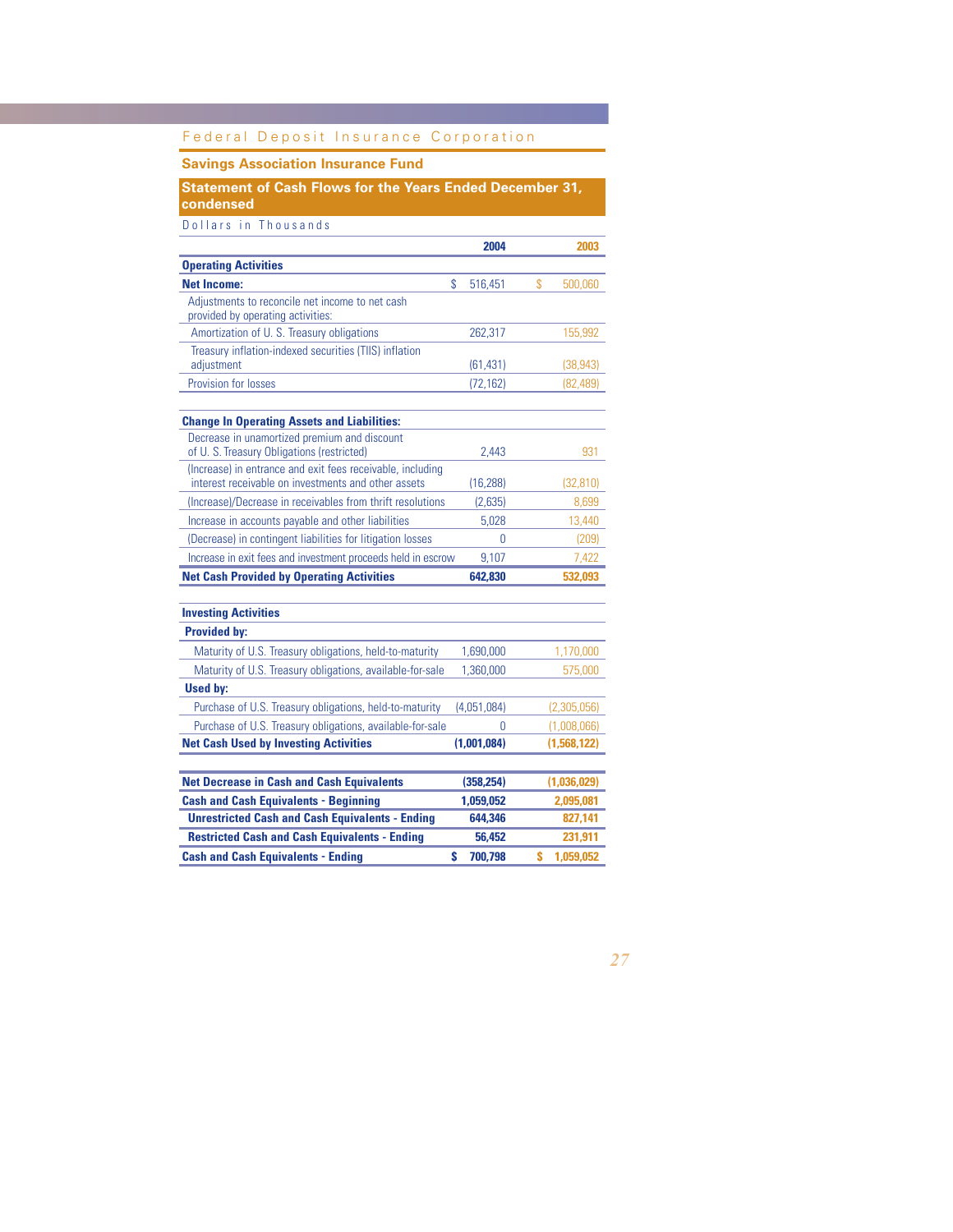## **FSLIC Resolution Fund**

## **Balance Sheet at December 31, condensed**

|                                                              |    | 2004          |    | 2003          |
|--------------------------------------------------------------|----|---------------|----|---------------|
| <b>Assets</b>                                                |    |               |    |               |
| Cash and cash equivalents                                    | \$ | 3,501,387     | \$ | 3,278,532     |
| Receivables from thrift resolutions and other assets, net    |    | 82,275        |    | 198,432       |
| <b>Total Assets</b>                                          | s  | 3,583,662     | S  | 3.476.964     |
|                                                              |    |               |    |               |
| <b>Liabilities</b>                                           |    |               |    |               |
| Accounts payable and other liabilities                       | \$ | 5,606         | \$ | 19,381        |
| Contingent liabilities for litigation losses and other       |    | 410           |    | 1,169         |
| <b>Total Liabilities</b>                                     |    | 6.016         |    | 20,550        |
| <b>Resolution Equity</b>                                     |    |               |    |               |
| Contributed capital                                          |    | 126,382,877   |    | 126.377.851   |
| Accumulated deficit                                          |    | (122,805,158) |    | (122,962,936) |
| Unrealized (loss)/gain on available-for-sale securities, net |    | (73)          |    | 41,499        |
| Accumulated deficit, net                                     |    | (122,805,231) |    | (122,921,437) |
| <b>Total Resolution Equity</b>                               |    | 3,577,646     |    | 3.456.414     |
|                                                              |    |               |    |               |
| <b>Total Liabilities and Resolution Equity</b>               | S  | 3,583,662     | S  | 3.476.964     |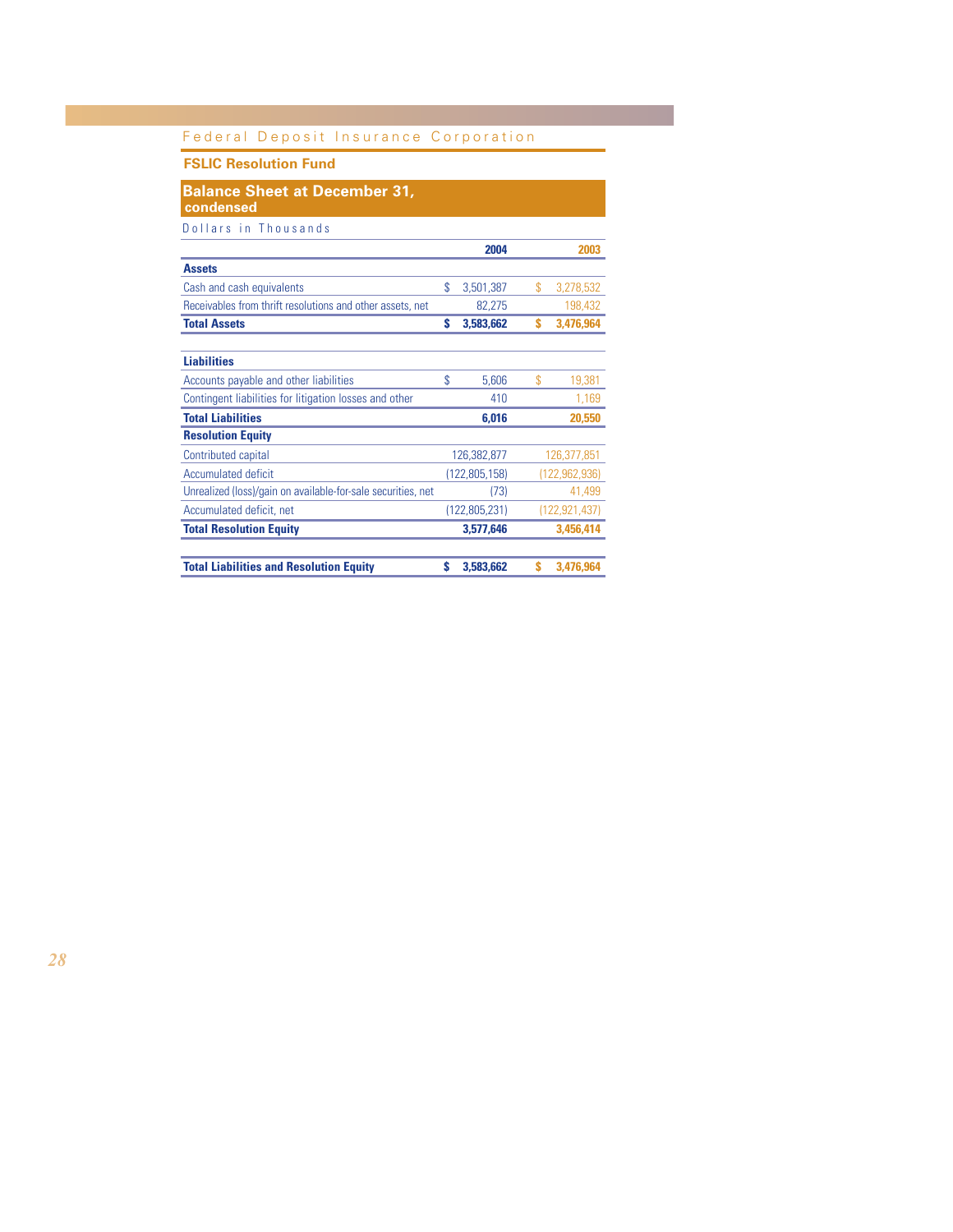## **FSLIC Resolution Fund**

**Statement of Income and Accumulated Deficit for the Years Ended December 31, condensed**

|                                                       | 2004            | 2003              |
|-------------------------------------------------------|-----------------|-------------------|
| <b>Revenue</b>                                        |                 |                   |
| Interest on U.S. Treasury obligations                 | \$<br>40,076    | \$<br>32,902      |
| Realized gain on investment in securitization-related |                 |                   |
| assets acquired from receiverships                    | 66,708          | 756               |
| Other revenue                                         | 21,114          | 16,849            |
| <b>Total Revenue</b>                                  | 127,898         | 50,507            |
| <b>Expenses and Losses</b>                            |                 |                   |
| <b>Operating expenses</b>                             | 22,932          | 27,828            |
| Provision for losses                                  | (6, 911)        | (33, 306)         |
| Expenses for goodwill settlements and litigation      | 31,632          | 15,324            |
| Recovery of tax benefits                              | (82, 937)       | (19,609)          |
| Other expenses                                        | 5.404           | 7,933             |
| <b>Total Expenses and Losses</b>                      | (29, 880)       | (1,830)           |
| <b>Net Income</b>                                     | 157,778         | 52,337            |
| Unrealized loss on available-for-sale securities, net | (41, 572)       | (1,258)           |
| <b>Comprehensive Income</b>                           | 116,206         | 51,079            |
|                                                       |                 |                   |
| <b>Accumulated Deficit - Beginning</b>                | (122, 921, 437) | (122, 972, 516)   |
| <b>Accumulated Deficit - Ending</b>                   | \$(122,805,231) | \$(122, 921, 437) |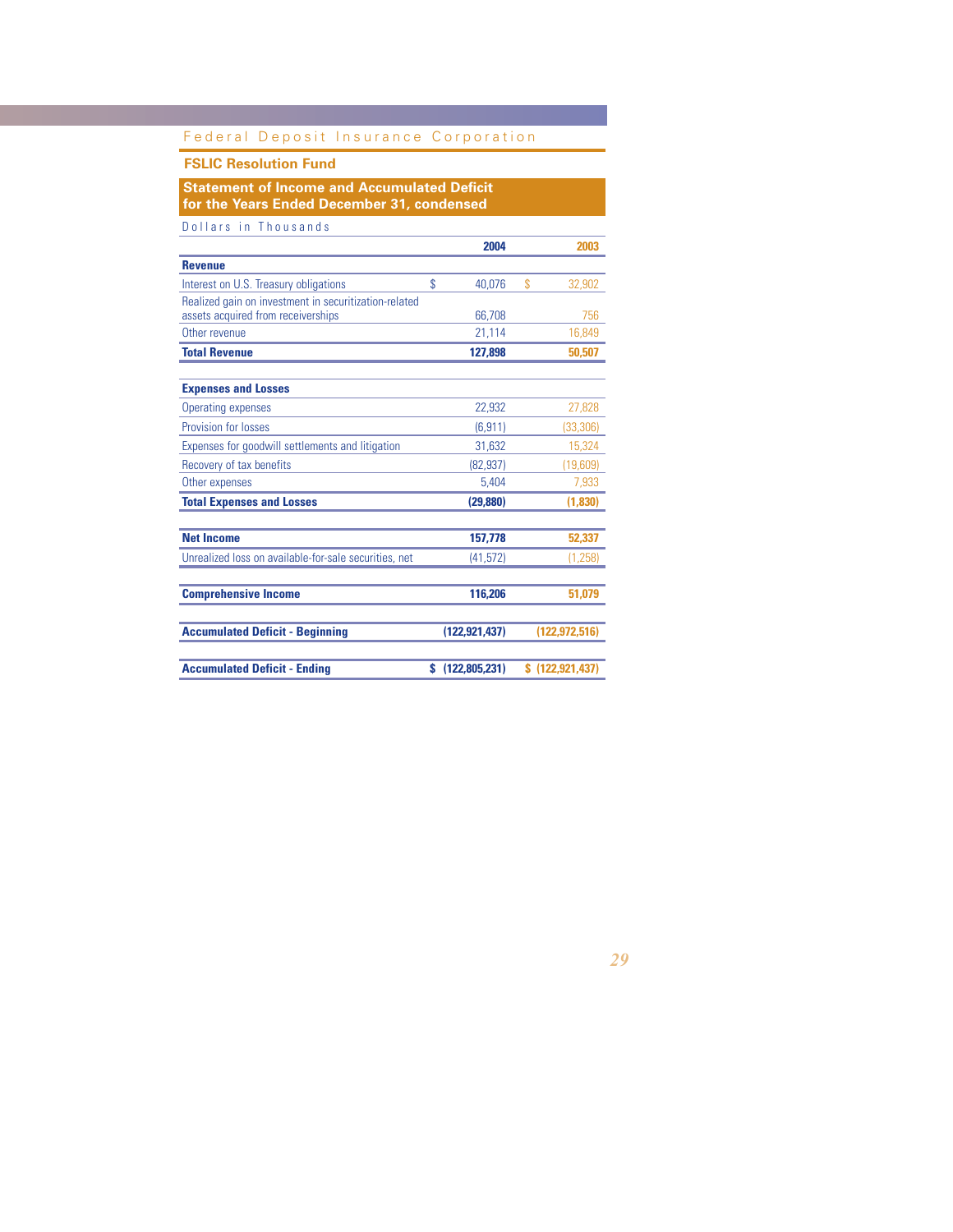## **FSLIC Resolution Fund**

**Statement of Cash Flows for the Years Ended December 31, condensed**

|                                                                                      | 2004          | 2003         |
|--------------------------------------------------------------------------------------|---------------|--------------|
| <b>Operating Activities</b>                                                          |               |              |
| <b>Net Income:</b>                                                                   | \$<br>157,778 | \$<br>52,337 |
| Adjustments to reconcile net income to net cash<br>provided by operating activities: |               |              |
| Provision for losses                                                                 | (6, 911)      | (33, 306)    |
| <b>Change in Assets and Liabilities:</b>                                             |               |              |
| (Increase)/Decrease in receivables from<br>thrift resolutions and other assets       | (35, 238)     | 80.339       |
| (Decrease)/Increase in accounts payable<br>and other liabilities                     | (13, 775)     | 4,973        |
| <b>Net Cash Provided by Operating Activities</b>                                     | 101.854       | 104.343      |
| <b>Investing Activities</b>                                                          |               |              |
| Investment in securitization-related assets<br>acquired from receiverships           | 115,975       | 5,829        |
| <b>Net Cash Provided by Investing Activities</b>                                     | 115,975       | 5,829        |
| <b>Financing Activities</b>                                                          |               |              |
| <b>Provided by:</b>                                                                  |               |              |
| U.S. Treasury payments for goodwill settlements                                      | 5.026         | 30           |
| <b>Used by:</b>                                                                      |               |              |
| Payments to Resolution Funding Corporation                                           | Ŋ             | (450,000)    |
| <b>Net Cash Provided/(Used) by Financing Activities</b>                              | 5.026         | (449, 970)   |
|                                                                                      |               |              |
| <b>Net Increase/(Decrease) in Cash and Cash Equivalents</b>                          | 222,855       | (339,798)    |
| <b>Cash and Cash Equivalents - Beginning</b>                                         | 3,278,532     | 3,618,330    |
| <b>Cash and Cash Equivalents - Ending</b>                                            | \$3,501,387   | \$3,278,532  |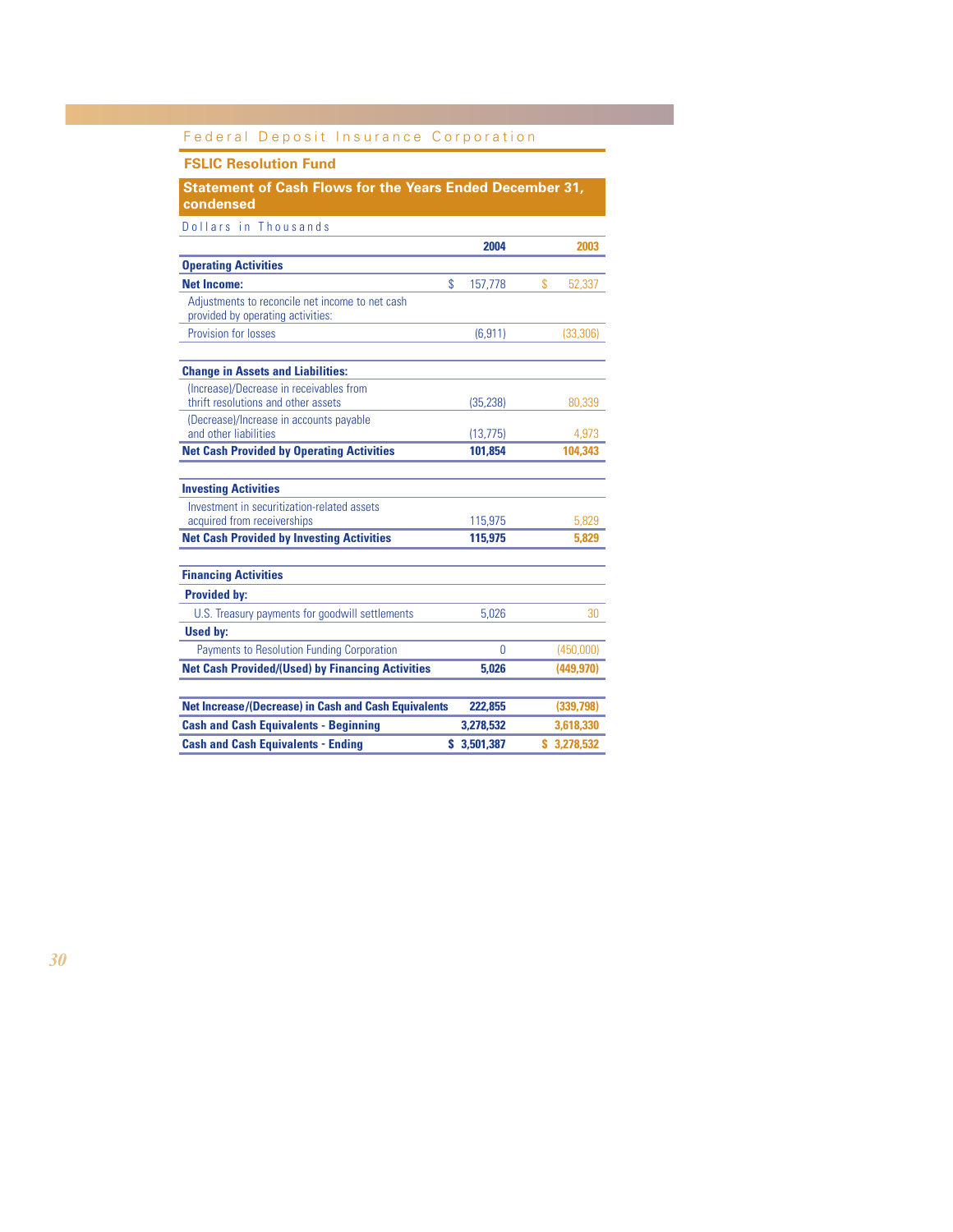

**Comptroller General** of the United States

To the Board of Directors The Federal Deposit Insurance Corporation

We audited the Federal Deposit Insurance Corporation's (FDIC) balance sheets as of December 31, 2004 and 2003, for the three funds administered by FDIC (the Bank Insurance Fund, the Savings Association Insurance Fund, and the FSLIC Resolution Fund), the related statements of income and fund balance (accumulated deficit), and the statements of cash flows for the years then ended, and in our report dated January 31, 2005, we expressed an unqualified opinion on those statements.

In that report, we stated that we found the following:

- $\bullet$  the financial statements of each fund are presented fairly, in all material respects, in conformity with U.S. generally accepted accounting principles;
- FDIC had effective internal control over financial reporting and compliance with laws and regulations for each fund; and
- no reportable noncompliance with the laws and regulations we tested.

In our opinion, the information set forth in the accompanying condensed financial statements is presented fairly, in all material respects, in relation to the financial statements from which it has been derived.

We performed our work in accordance with U.S. generally accepted auditing standards.

David M. Walker Comptroller General of the United States

January 31, 2005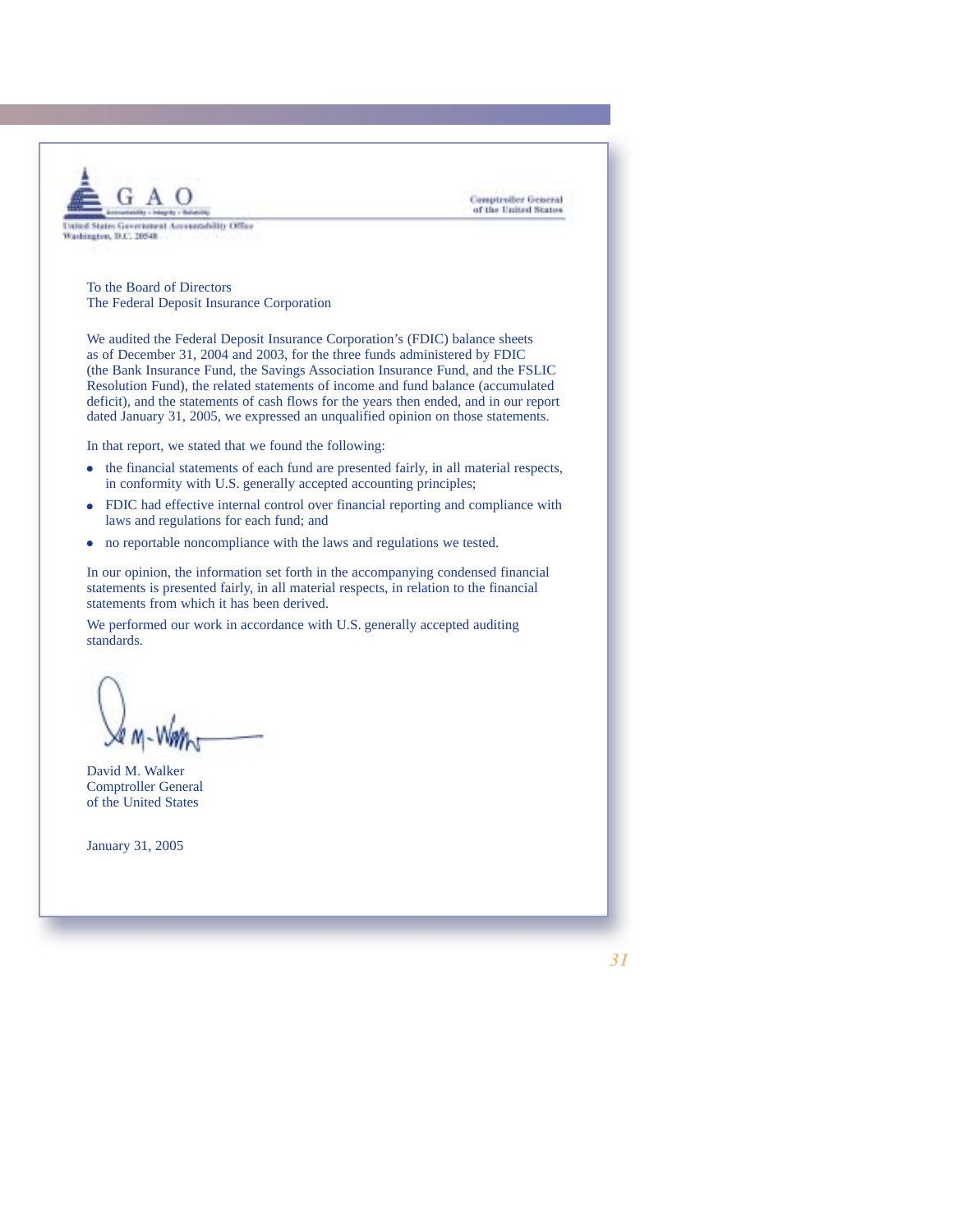## **FD**

**Federal Deposit Insurance Corporation**<br>550 17th St. NW Washington, DC, 20429

Deputy to the Chairman & Chief Financial Officer

February 7, 2005

Mr. David M. Walker Comptroller General of the United States U.S. Government Accountability Office 441 G Street, NW Washington, DC 20548

#### **Re: FDIC Management Response on the GAO 2004 Financial Statements Audit Report**

Dear Mr. Walker:

Thank you for the opportunity to comment on the U.S. Government Accountability Office's (GAO) draft audit report titled, Financial Audit: Federal Deposit Insurance Corporation Funds' 2004 and 2003 Financial Statements, GAO-05-281. The report presents GAO's opinions on the calendar year 2004 financial statements of the Bank Insurance Fund (BIF), the Savings Association Insurance Fund (SAIF), and the Federal Savings and Loan Insurance Corporation Resolution Fund (FRF). The report also presents GAO's opinion on the effectiveness of FDIC's internal controls as of December 31, 2004, and GAO's evaluation of FDIC's compliance with applicable laws and regulations.

We are pleased to accept GAO's unqualified opinions on the BIF, SAIF, and FRF financial statements and to note that there were no material weaknesses identified during the 2004 audits. The GAO reported that the funds' financial statements were presented fairly, in all material respects, in conformity with U.S. generally accepted accounting principles; FDIC had effective internal control over financial reporting and compliance with laws and regulations; and there were no instances of noncompliance with laws and regulations that were tested.

Also, we are pleased that GAO recognized the significant improvements that have been made during the past year and acknowledged our progress in fully implementing a comprehensive information security (IS) program. As always, management is committed to ensuring the continued success of an effective and strong IS program. We will remain focused on accomplishing the work needed to face the new security challenges in the coming year.

If you have any questions or concerns, please let me know.

Sincerely,

tem O. app

Steven O. App Deputy to the Chairman and Chief Financial Officer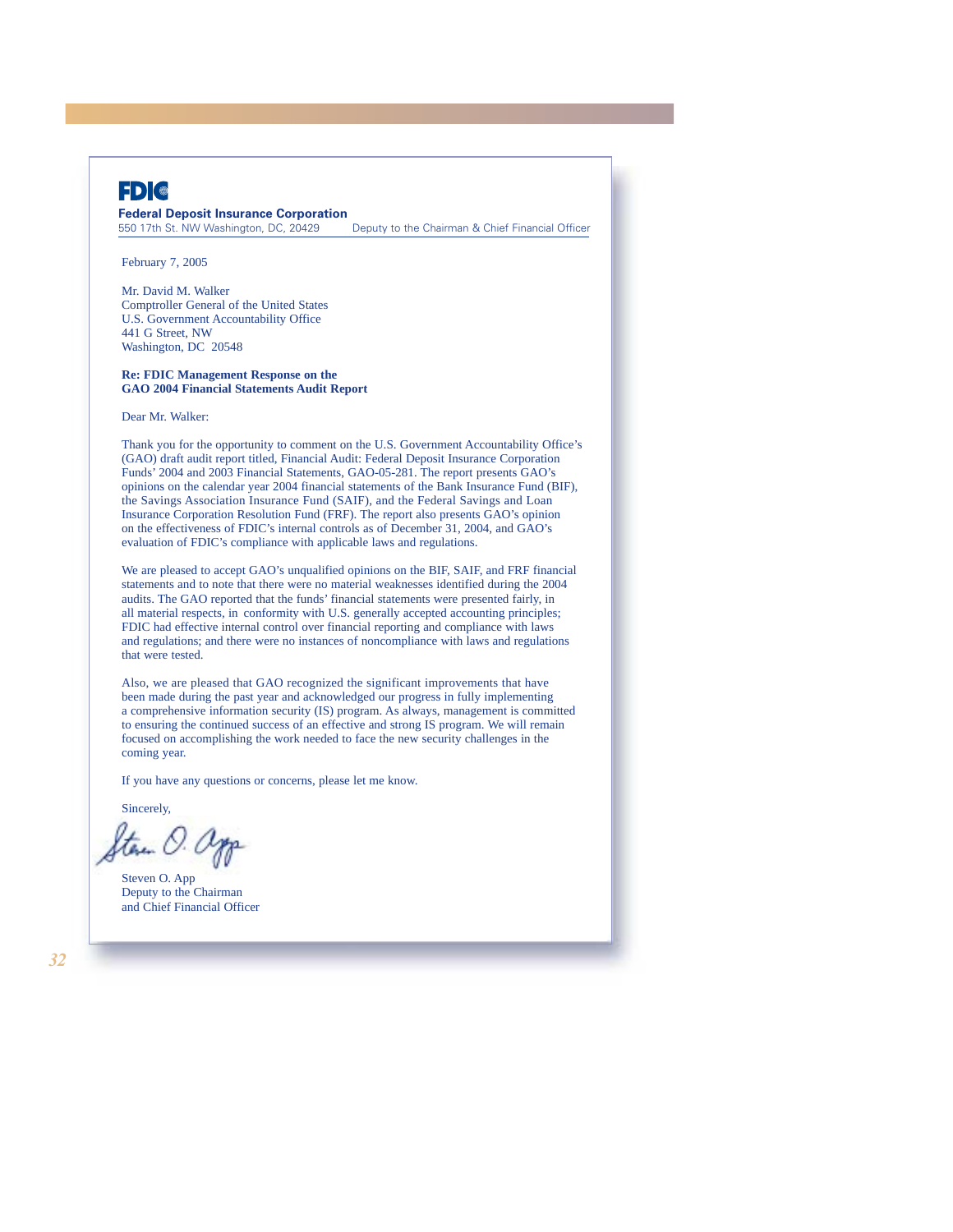## **Sources of Information**

## **Home Page on the Internet www.fdic.gov**

A wide range of banking, consumer and financial information is available on the FDIC's Internet home page. This includes the FDIC's Electronic Deposit Insurance Estimator, (EDIE), which estimates an individual's deposit insurance coverage; the Institution Directory, financial profiles of FDIC-insured institutions; Community Reinvestment Act evaluations and ratings for institutions supervised by the FDIC; Call Reports, banks' reports of condition and income; and *Money Smart*, a training program to help individuals outside the financial mainstream enhance their money management skills and create positive banking relationships. Readers also can access a variety of consumer pamphlets, FDIC press releases, speeches and other updates on the agency's activities, as well as corporate databases and customized reports of FDIC and banking industry information.

| <b>FDIC Call Center</b> | <b>Phone:</b>  | 877-275-3342 (877-ASK FDIC)<br>202-736-0000 |
|-------------------------|----------------|---------------------------------------------|
|                         | <b>Hearing</b> | <b>Impaired: 800-925-4618</b>               |
|                         |                |                                             |

The FDIC Call Center in Washington, DC, is the primary telephone point of contact for general questions from the banking community, the public and FDIC employees. The Call Center directly, or in concert with other FDIC subject matter experts, responds to questions about deposit insurance and other consumer issues and concerns, as well as questions about FDIC programs and activities. The Call Center also makes referrals to other federal and state agencies as needed. Hours of operation are 8:00 a.m. to 8:00 p.m. Eastern Time. Information is also available in Spanish. Recorded information about deposit insurance and other topics is available 24 hours a day at the same telephone number.

| <b>Public Information Center</b> | <b>Phone:</b> | 877-275-3342 (877-ASK FDIC) |
|----------------------------------|---------------|-----------------------------|
| 801 17th Street. NW              |               | 202-416-6940                |
| Room 100                         | Fax:          | 202-416-2076                |
| <b>Washington, DC 20434</b>      | E-mail:       | publicinfo@fdic.gov         |

FDIC publications, press releases, speeches and Congressional testimony, directives to financial institutions, policy manuals and other documents are available on request or by subscription through the Public Information Center. These documents include the Quarterly Banking Profile, FDIC Consumer News and a variety of deposit insurance and consumer pamphlets.

| <b>Office of the Ombudsman</b> | <b>Phone:</b> | 877-275-3342 (877-ASK FDIC) |
|--------------------------------|---------------|-----------------------------|
| 550 17th Street. NW            | Fax:          | 202-942-3040, 202-942-3041  |
| <b>Washington, DC 20429</b>    | E-mail:       | ombudsman@fdic.gov          |

The Office of the Ombudsman responds to inquiries about the FDIC in a fair, impartial and timely manner. It researches questions and complaints from bankers and the public. The office also recommends ways to improve FDIC operations, regulations and customer service.

## **III. Other Information**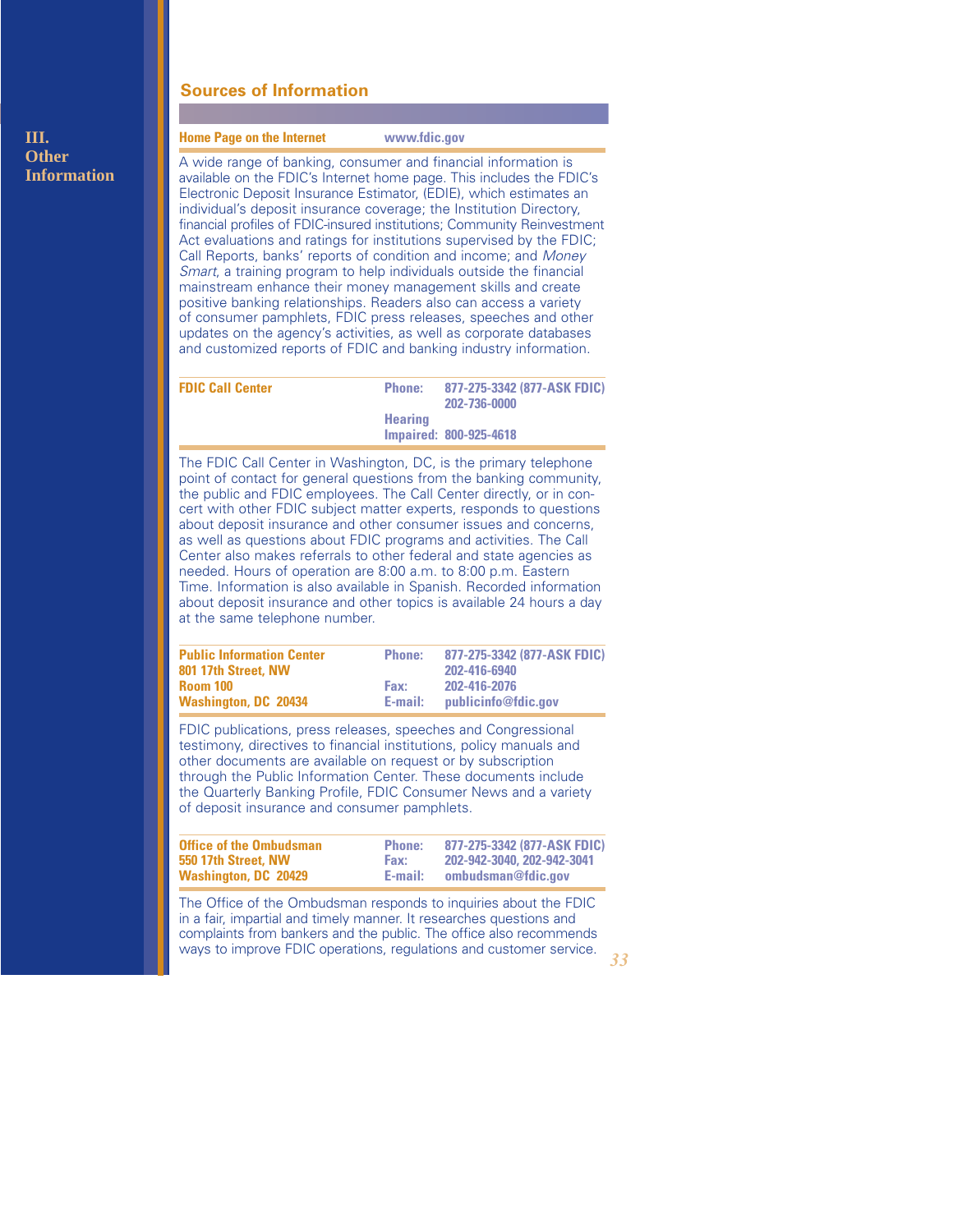## **FDIC Organization Chart/Officials**

as of December 31, 2004

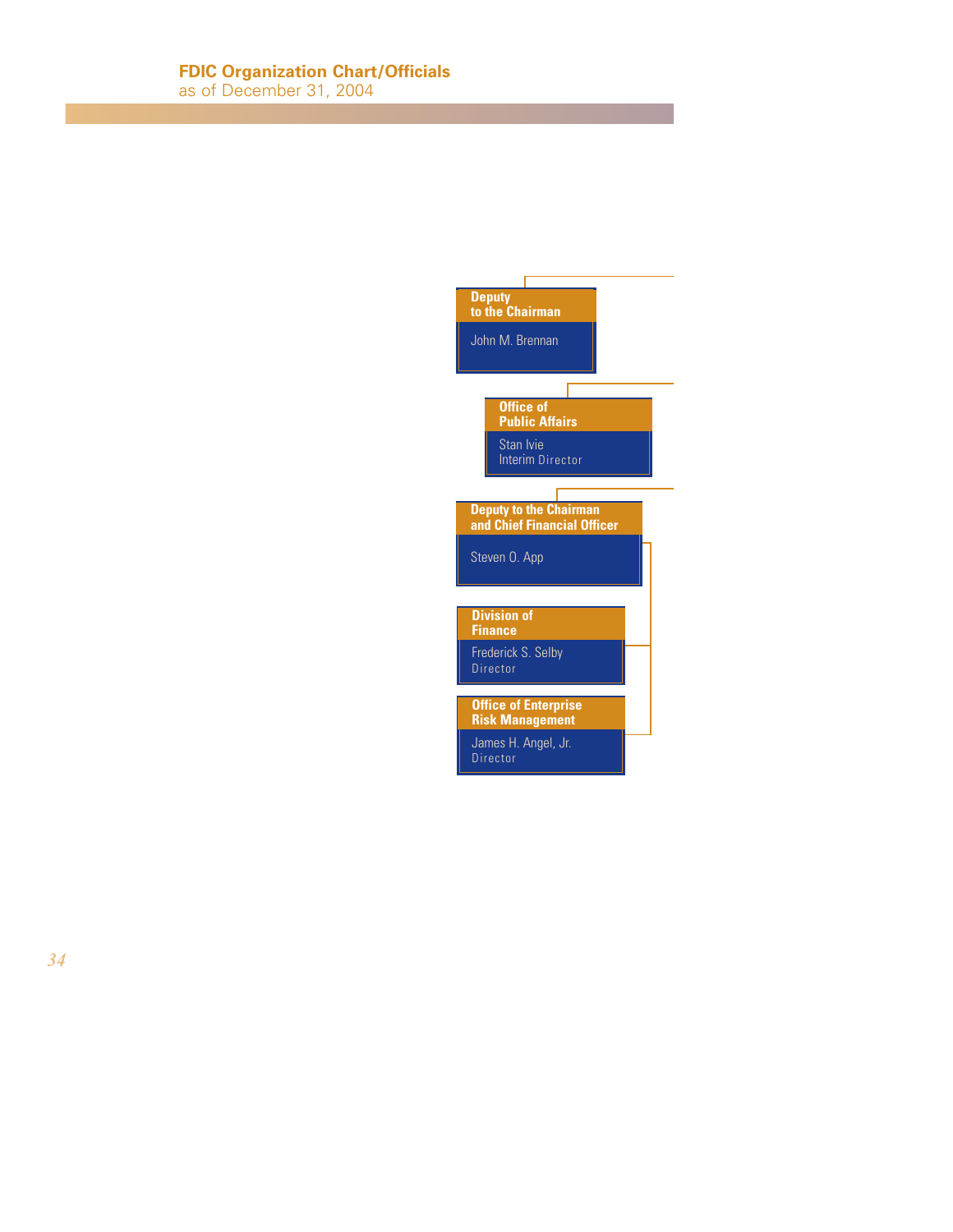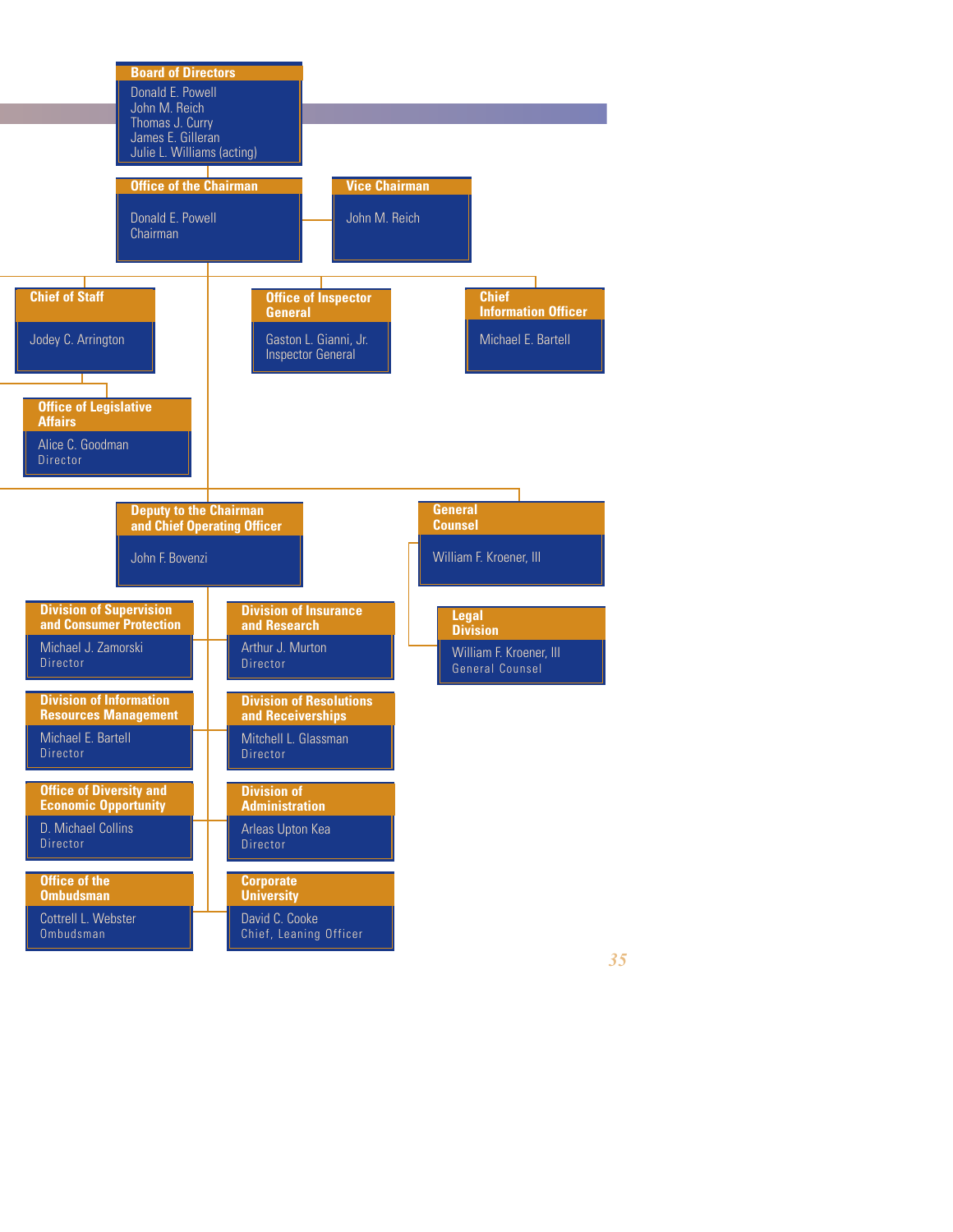## **Regional and Area Offices**

| <b>Atlanta Regional Office</b>                                                                                              |                                                            |                                                           |
|-----------------------------------------------------------------------------------------------------------------------------|------------------------------------------------------------|-----------------------------------------------------------|
| 10 Tenth Street, NE<br>Suite 800<br>Atlanta, Georgia 30309<br>(678) 916-2200                                                | Alabama<br>Florida<br>Georgia<br>North Carolina            | South Carolina<br>Virginia<br><b>West Virginia</b>        |
| <b>Chicago Regional Office</b>                                                                                              |                                                            |                                                           |
| 500 West Monroe Street<br><b>Suite 3500</b><br>Chicago, Illinois 60661<br>(312) 382-7500                                    | <b>Illinois</b><br>Indiana<br>Kentucky                     | Michigan<br><b>Ohio</b><br>Wisconsin                      |
| <b>Dallas Regional Office</b>                                                                                               |                                                            |                                                           |
| 1910 Pacific Avenue<br><b>Suite 1900</b><br>Dallas, Texas 75201<br>(214) 754-0098                                           | Colorado<br>New Mexico                                     | Oklahoma<br>Texas                                         |
| <b>Memphis Area Office</b><br>5100 Poplar Avenue<br>Suite 1900<br>Memphis, Tennessee 38137<br>(901) 685-1603                | Arkansas<br>Louisiana                                      | Mississippi<br>Tennessee                                  |
| <b>Kansas City Regional Office</b>                                                                                          |                                                            |                                                           |
|                                                                                                                             |                                                            |                                                           |
| 2345 Grand Boulevard<br><b>Suite 1200</b><br>Kansas City, Missouri 64108<br>(816) 234-8000                                  | lowa<br>Kansas<br>Minnesota<br>Missouri                    | Nebraska<br>North Dakota<br>South Dakota                  |
| <b>New York Regional Office</b>                                                                                             |                                                            |                                                           |
| 20 Exchange Place<br>4th Floor<br>New York, New York 10005<br>(917) 320-2500                                                | Delaware<br>District of Columbia<br>Maryland<br>New Jersey | New York<br>Pennsylvania<br>Puerto Rico<br>Virgin Islands |
| <b>Boston Area Office</b><br>15 Braintree Hill Office Park<br>Suite 100<br>Braintree, Massachusetts 02184<br>(781) 794-5500 | Connecticut<br><b>Maine</b><br>Massachusetts               | <b>New Hampshire</b><br><b>Rhode Island</b><br>Vermont    |
| <b>San Francisco Regional Office</b>                                                                                        |                                                            |                                                           |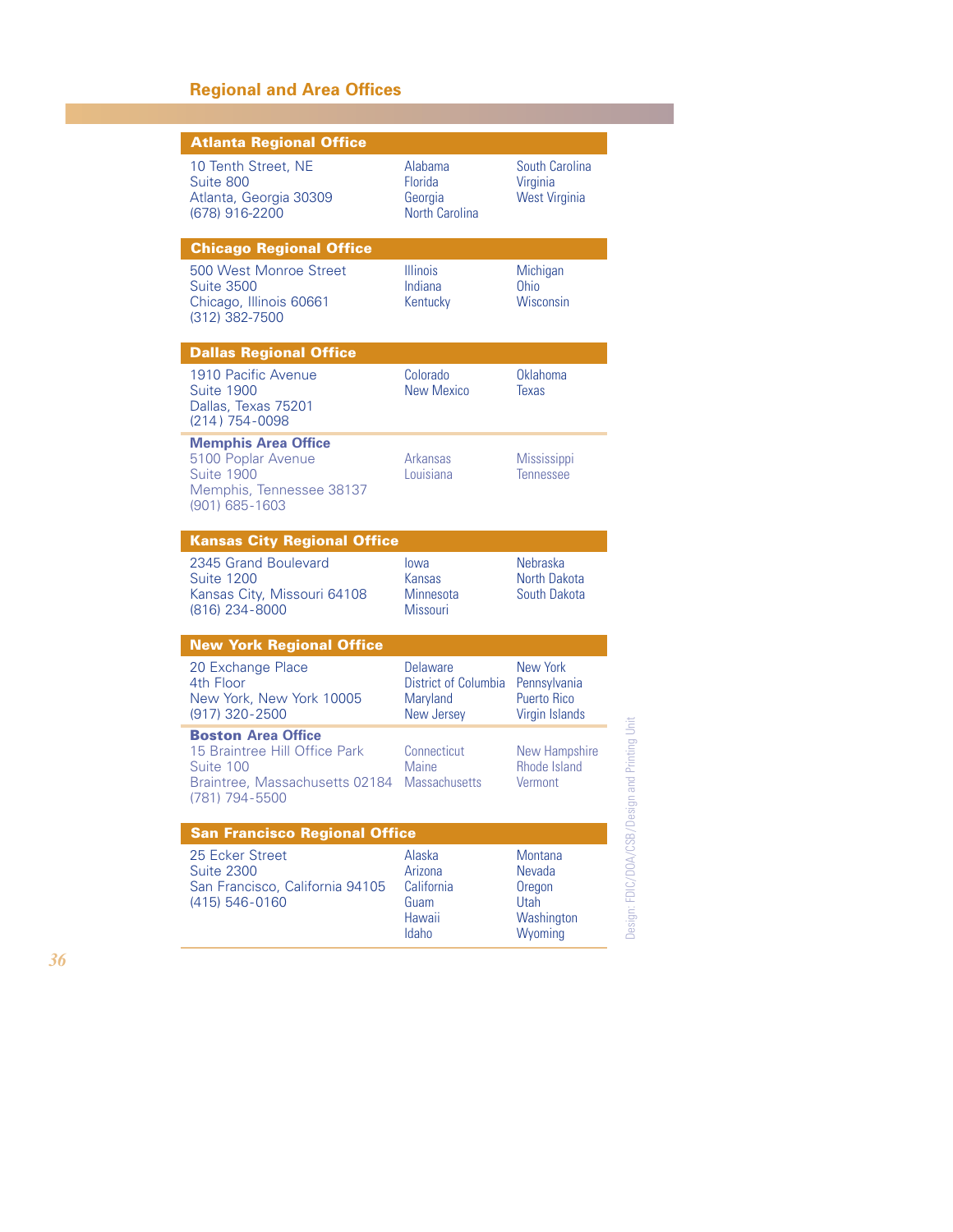# **Visit us on the web for more details about:** Deposit insurance Bank statistical data Current economic and bank analysis Past studies on the banking industry Bank examinations Consumer affairs Quarterly Banking Profile **www.fdic.govBanking Review** Coloning<br>Ma FOIC **But Au Burgund Cl** FDIG **FORD** Money<br>Smart a ŧ τ Informació 41414141 0-070-0-071